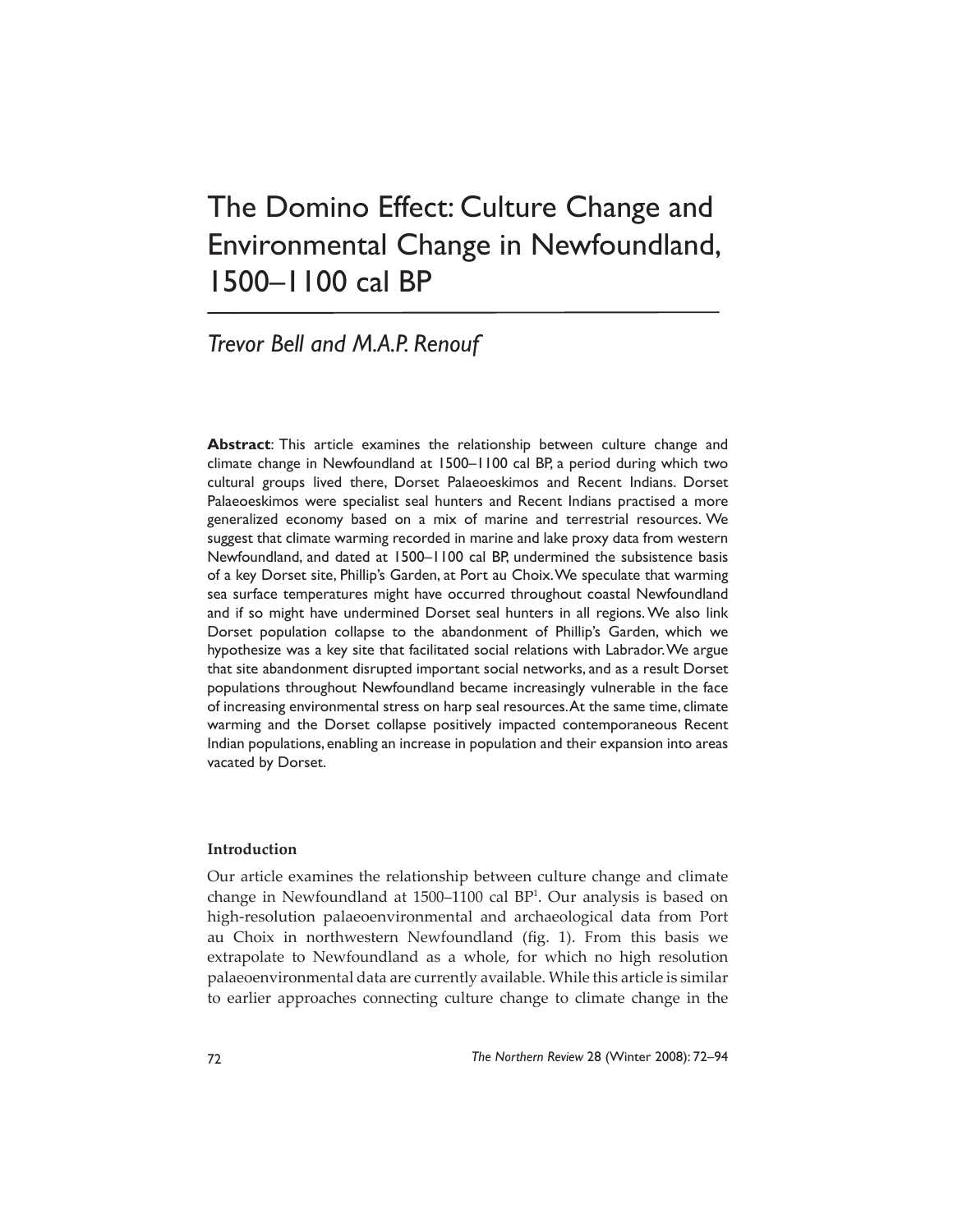

**Figure 1.** Location map

North (McGhee 1972; Dekin 1972; Barry et al. 1977; Fitzhugh and Lamb 1985; Mudie et al. 2005), it differs in the resolution of our data and the integration of social factors into our explanations.

At 2000–1200 cal BP populations of both Dorset Palaeoeskimo and Recent Indian cultures occupied Newfoundland. These two cultures came from a different historical background and consequently each had a different world view and pattern of adaptation. Dorset Palaeoeskimos were specialist seal hunters and Recent Indians practised a more generalized economy based on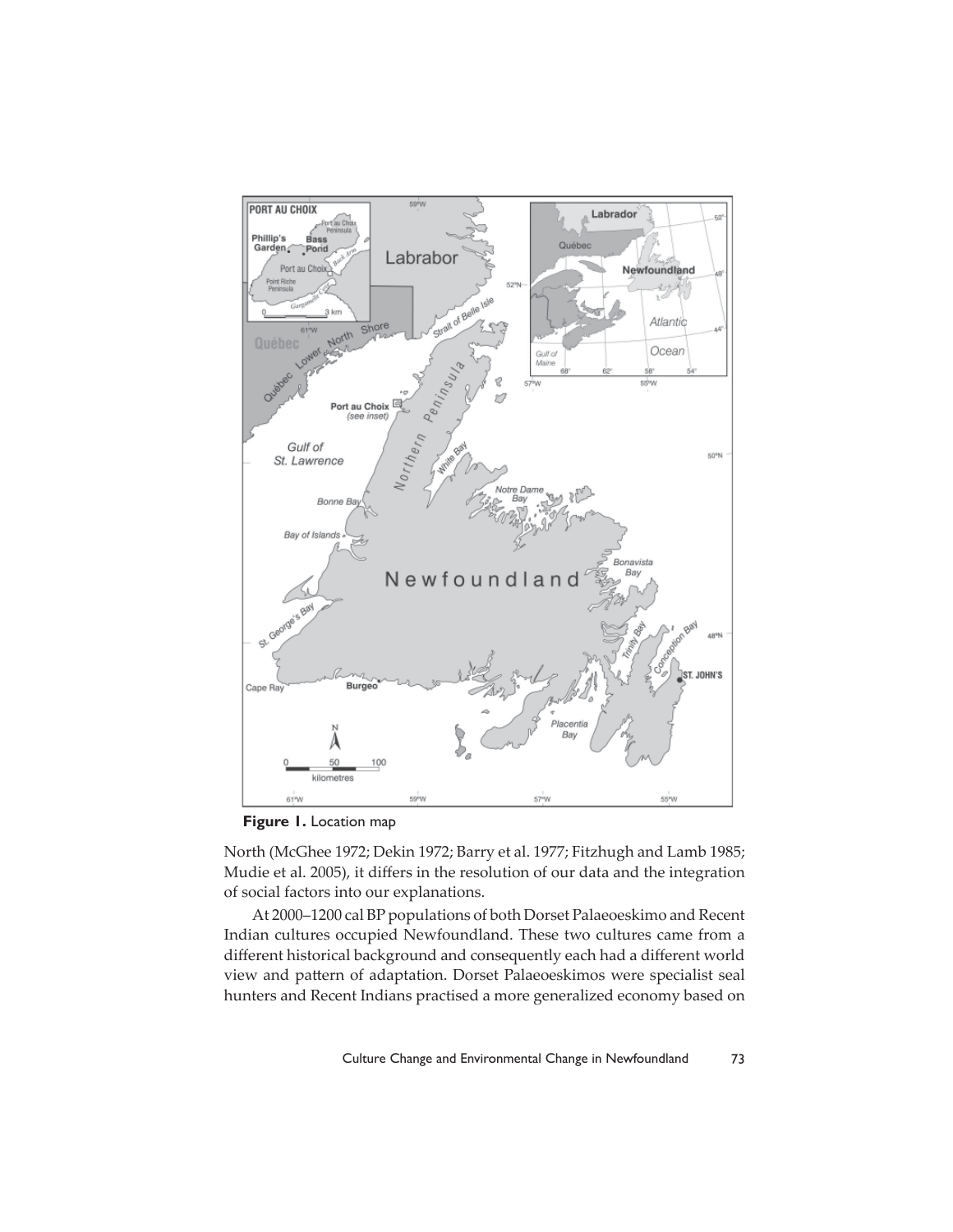a mix of marine and terrestrial resources. We suggest that climate warming dated at 1500–1100 cal BP on the northwestern coast of Newfoundland undermined the subsistence basis of a key Dorset site, Phillip's Garden at Port au Choix (fig. 1 inset). We speculate that this increased warming occurred throughout Newfoundland, where it negatively impacted the resource base of other Dorset populations. We suggest that for the Dorset throughout Newfoundland this impact was magnified through the collapse of Phillip's Garden, which we hypothesize was a key site that facilitated social relations with Labrador. We suggest that the synchronous collapse of Dorset across Newfoundland at around 1200 cal BP was a result of environmental change and the disruption of these social networks. At the same time, climate warming and the Dorset collapse positively impacted contemporaneous Recent Indian populations, enabling an increase in population and their expansion into areas vacated by Dorset.

#### **Cultural Context: Dorset Palaeoeskimos and Recent Indians**

Dorset Palaeoeskimos were an Arctic-adapted people who lived in Newfoundland 1990–1170 cal BP. Their origins lie in the eastern Arctic and it is presumed that they reached Newfoundland by way of Labrador. In contrast, Recent Indians were a boreal-adapted culture, and lived in Newfoundland from 2050 cal BP to the historic period. Their origins are unclear but are likely to lie in the Gulf of St. Lawrence and Atlantic Canada. The term Dorset Palaeoeskimo represents a single cultural category (Harp 1964; Linnamae 1975) within which there are some regional patterns (Robbins 1985; Leblanc 2000a; Erwin 2001). In contrast, the term Recent Indian encompasses greater cultural heterogeneity and subsumes three chronologically distinct yet overlapping cultural complexes (Penney 1985; Carignan 1977; Teal 2001; Hartery 2001; Hull 2002; Holly 2002; Erwin et al. 2005). The two younger of these Recent Indian complexes are the subject of this article: the Beaches complex (2050–950 cal BP) and the descendant Little Passage complex (1070– 380 cal BP). Dorset and Beaches populations were contemporaneous in Newfoundland and Little Passage populations were subsequent to Dorset.

Dorset and Recent Indian site locations and the few preserved faunal assemblages indicate that different economic patterns characterized the two cultures. Dorset were specialist sea mammal hunters, relying in particular on harp seal herds. Faunal assemblages from Port au Choix consist mostly of seals (Murray 1992; Renouf 2002; Hodgetts 2005a, 2005b), although an assemblage from a Dorset site in nearby Bird Cove also includes caribou, beaver, and sea birds (Hodgetts et al. 2003). Most Dorset sites occur in coastal areas, in particular good seal hunting locations on exposed islands,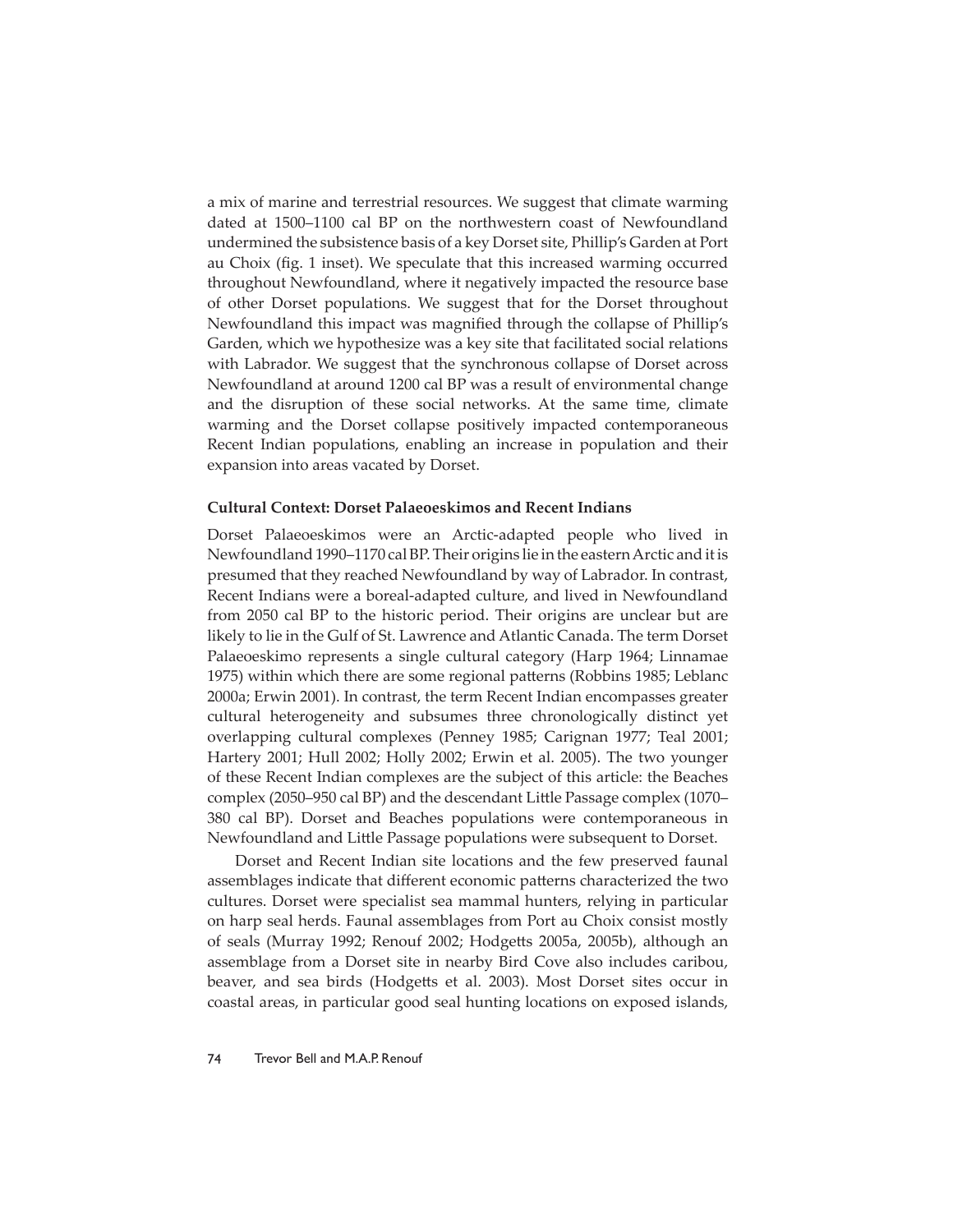headlands, and points of land (Pastore 1986; Schwarz 1994; Holly 1997, 2002; Rast 1999; Rast et al. 2004). In contrast, Recent Indian groups practised a more generalized economy, relying on a mix of marine and terrestrial resources. Faunal assemblages from Bonavista Bay and Notre Dame Bay indicate a wide range of exploited species, including small game, ducks and gull, caribou, black bear, freshwater and marine fish, and harbour and harp seals (Cumbaa 1984; Cridland 1998; Rowley-Conwy 1990). Recent Indian sites occur in both coastal and interior areas (Reader 1998; Schwarz 1994), in particular sheltered inner bays (Pastore 1986; Holly 1997, 2002; Rast 1999; Rast et al. 2004).

Based on site numbers and size, Dorset populations are larger than Recent Indian. There are 199 Dorset sites or site components identified in Newfoundland (fig. 2) according to the 2004 Provincial Archaeology Office site database, compared to only thirty-one Beaches Recent Indian sites or site components (fig. 3a) (Hull, pers comm 2004). Dorset sites are generally larger than Recent Indian sites. There are five Dorset sites larger than half a



**Figure 2.** Dorset site distribution in Newfoundland. Large sites are named.

Culture Change and Environmental Change in Newfoundland 75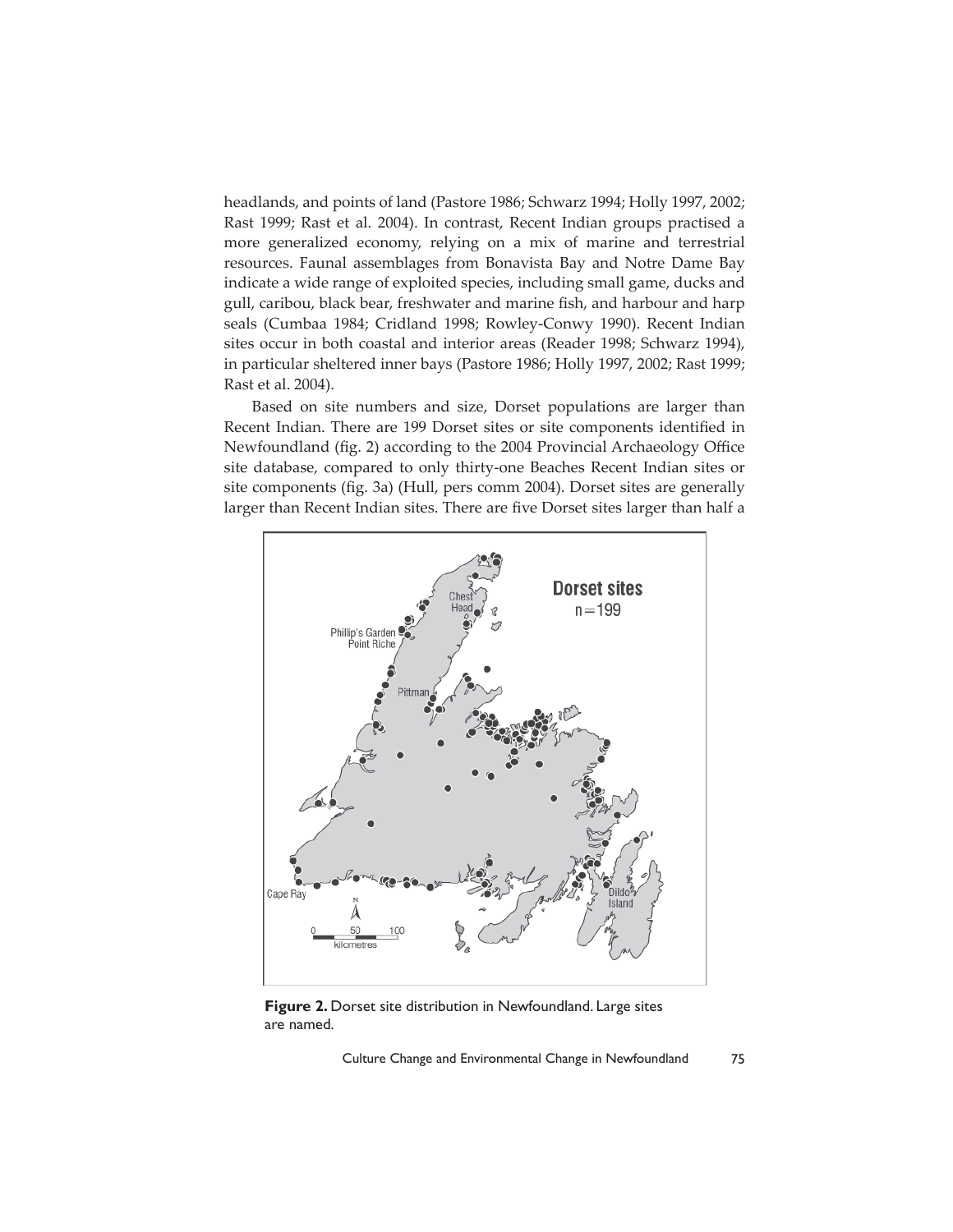

**Figure 3.**  Distribution of a) Beaches complex and b) Little Passage complex sites in Newfoundland

## 76 Trevor Bell and M.A.P. Renouf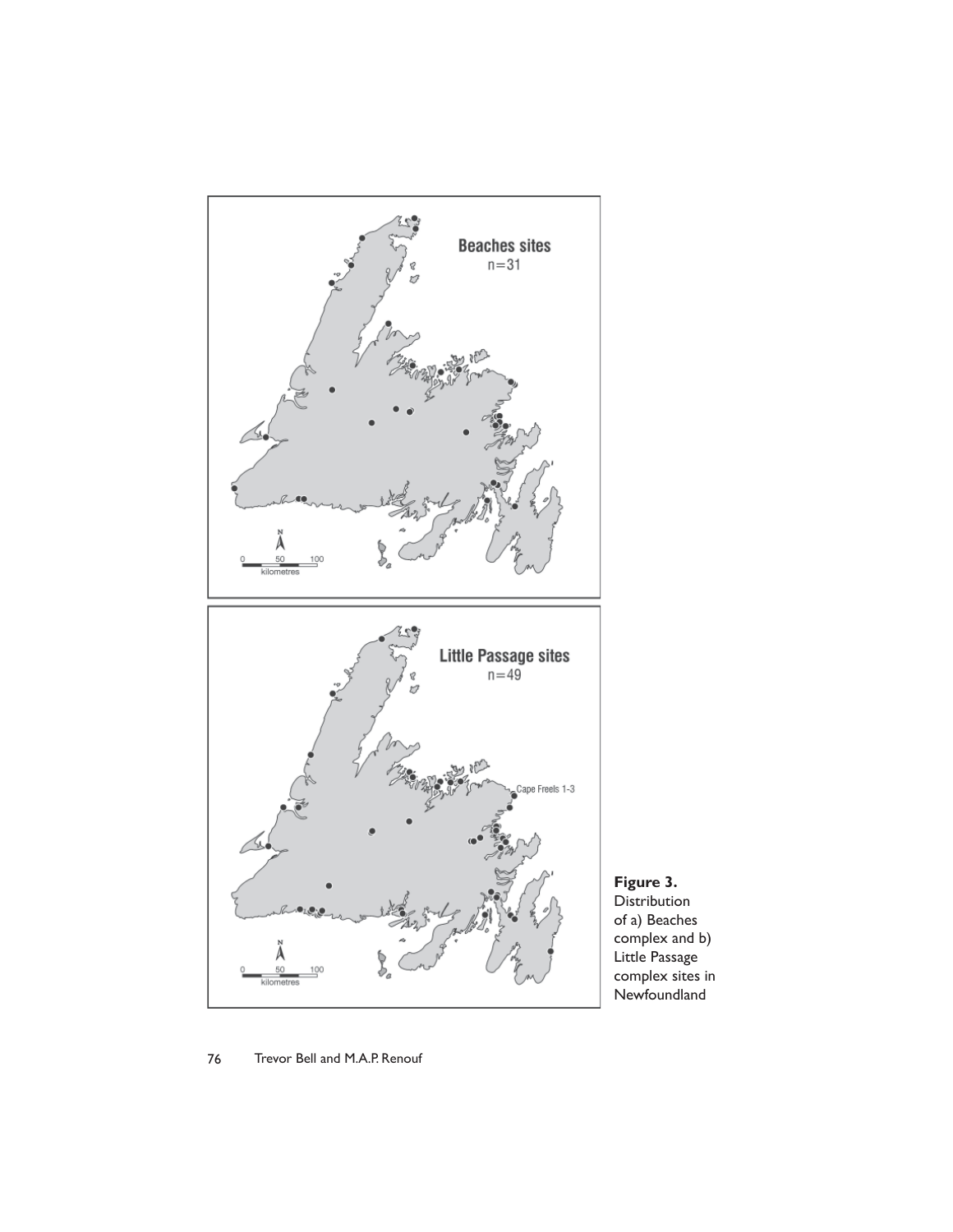hectare (fig. 2): Cape Ray on the southwest coast, the Pittman site in White Bay (Linnamae 1975; Fogt 1998), Point Riche and Phillip's Garden at Port au Choix (Harp 1976; Renouf 2002; Eastaugh 2002), Chest Head on the east coast of the Northern Peninsula (Renouf and Bell 2003; Penny and Renouf 2006), and the Dildo Island site in Trinity Bay (Leblanc 2003). There is only one Recent Indian site of comparable size, Cape Freels 1-3 in Bonavista Bay (fig. 3b) (Carignan 1977). Whereas the large Dorset sites have dwelling remains, middens, and rich artifact assemblages, Cape Freels 1-3 is more a palimpsest of hearths, each representing a short term encampment.

Populations of these two cultural groups lived side by side in Newfoundland. Their different economic patterns would have offset direct economic competition (Renouf 2003) and indeed their different areas of resource expertise might have been the basis for economic partnerships or exchange (Renouf et al. 2000). Acknowledgment of and accommodation to the presence of each other is reflected in the spatial separation of Dorset and Beaches sites within the same local areas or regions (Renouf 2003; Renouf and Bell in press; Rast et al. 2004).

#### **The Local Scale**

Of the known large Dorset sites in Newfoundland shown in figure 2, Phillip's Garden is by far the most intensively occupied (fig. 4) (Harp 1976; Renouf 2002) and is the subject of our high resolution archaeological and palaeoenvironmental data. This site is approximately two hectares and was occupied over 800 years, based on thirty-five charcoal-based radiocarbon dates ranging from 1990<sup>2</sup> to 1180 cal BP. Site occupation was not only lengthy but intensive. There are at least sixty-eight visible dwelling remains and a rich artifact inventory numbering over 30,000 specimens from twenty-four partially and fully excavated dwellings. There are also extensive deposits of well-preserved faunal material from several partially excavated middens, most of which are associated with dwellings. Site occupation is divided into three arbitrary phases based on the changing intensity of occupation derived from overlapping calibrated radiocarbon dates: early (1990–1550 cal BP), middle (1550–1350 cal BP), and late (1350–1180 cal BP) (fig. 5)<sup>3</sup>. Of the fifteen dated dwellings, one to three overlap during the early phase, four to seven from the middle phase, and two to three from the late phase. This suggests an initial low-to-medium population, increasing to a maximum, then returning to a medium level before abandonment (see also Harp 1976; Erwin 1995). Harp (1976) suggested that each dwelling housed one extended family or two related families. However, the large footprint of three recently re-excavated middle phase dwellings range from  $88$  to  $103 \text{ m}^2$  (Cogswell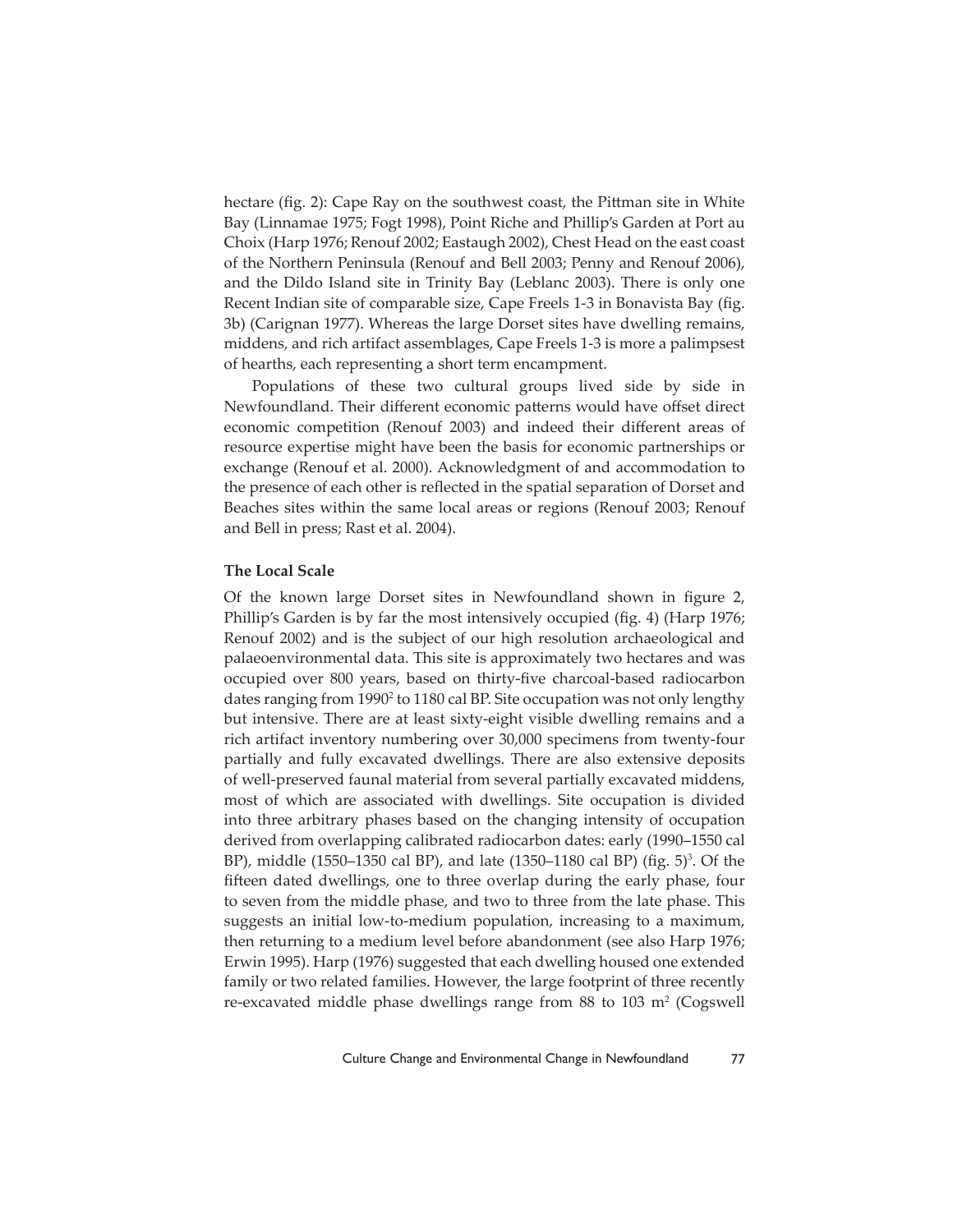

Figure 4. a) Oblique aerial photograph of Phillip's Garden site looking southeast across the Point Riche Peninsula with Port au Choix town in the background. Bass Pond, the focus of chironomid and other microfossil studies mentioned in the text, is located southeast of the site. b) Plan of Phillip's Garden site showing the remains of sixty-eight visible dwellings. Annotated ovals denote dwellings that have been excavated.

#### 78 Trevor Bell and M.A.P. Renouf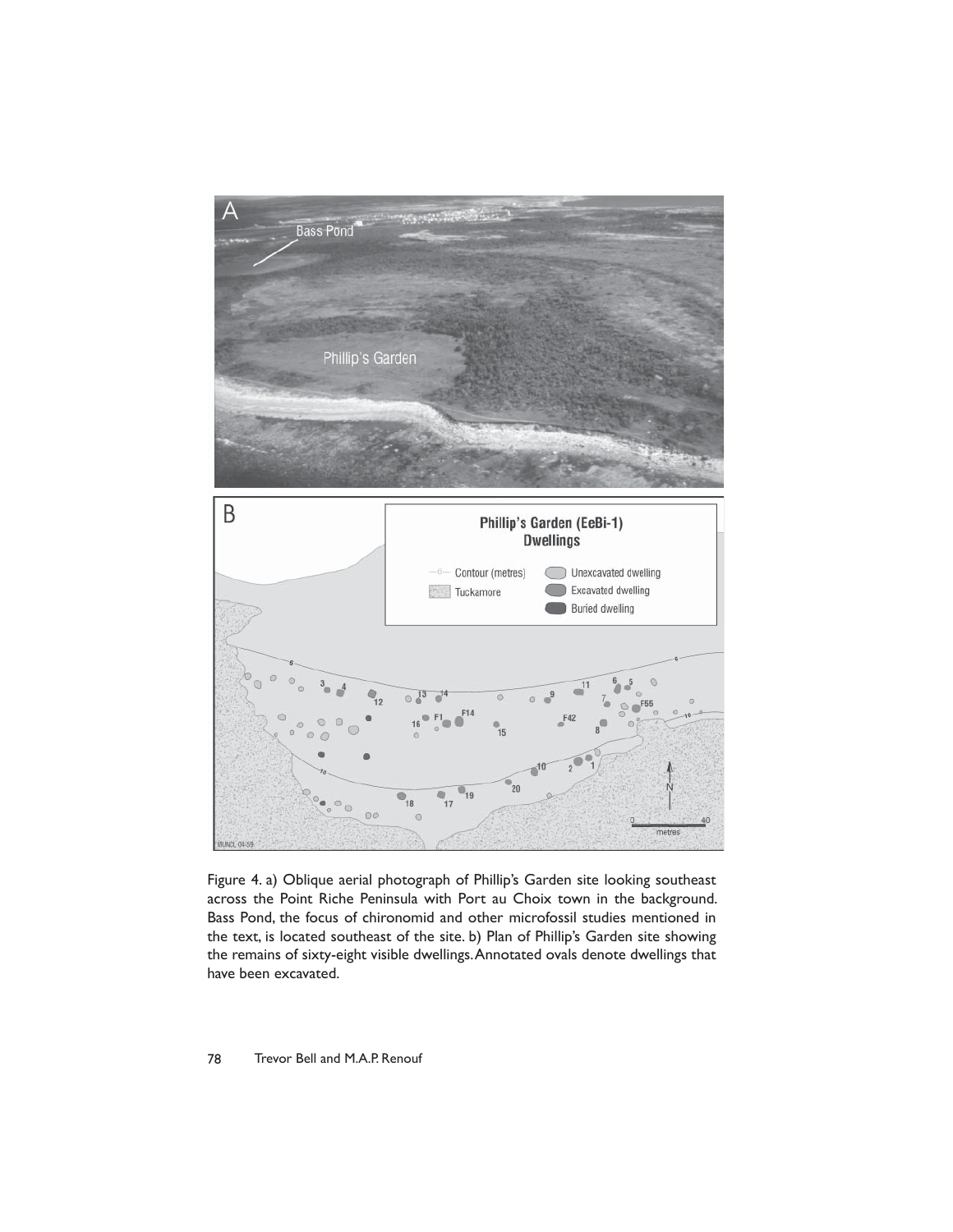2006:49; Renouf 2006:125), suggesting that at least some of the dwellings housed several families and therefore that the population at the site, at least during the middle phase, was very large.

Faunal material from one dwelling (Murray 1992; Renouf and Murray 1999) and five sampled middens demonstrates that Phillip's Garden was a specialized seal hunting site. The faunal assemblages from the early, middle, and late phases are all dominated by seal (Murray 1992; Renouf 2002; Hodgetts et al. 2003). Of the Phocidae bones that could be identified to species, over 90 percent were harp seal and therefore it is likely that most of the bones that are identifiable only to Phocidae are harp as well. Today large harp seal herds migrate by Port au Choix twice yearly. In fall they swim from Greenland south to their breeding grounds in the Gulf of St. Lawrence, passing through the Strait of Belle Isle in December, in open water (Sergeant 1991). After they give birth to their young on the ice in April-May they begin their return journey, moving northward at the receding edge of the seasonal pack ice. A persistent ice lead occurs a few kilometres offshore from Phillip's Garden and harp seals congregate in this open water (Leblanc 1996, 2000b). According to local seal hunters, April-May is the best time for seal hunting



**Figure 5.** Dated dwellings at Phillip's Garden site. H# refers to a dwelling excavated by Elmer Harp (1976) and F# refers to a dwelling excavated by Renouf (2002). The vertical bar represents the one-sigma probability range for the calibrated radiocarbon date. The small circle within each bar represents the median probability calendar age.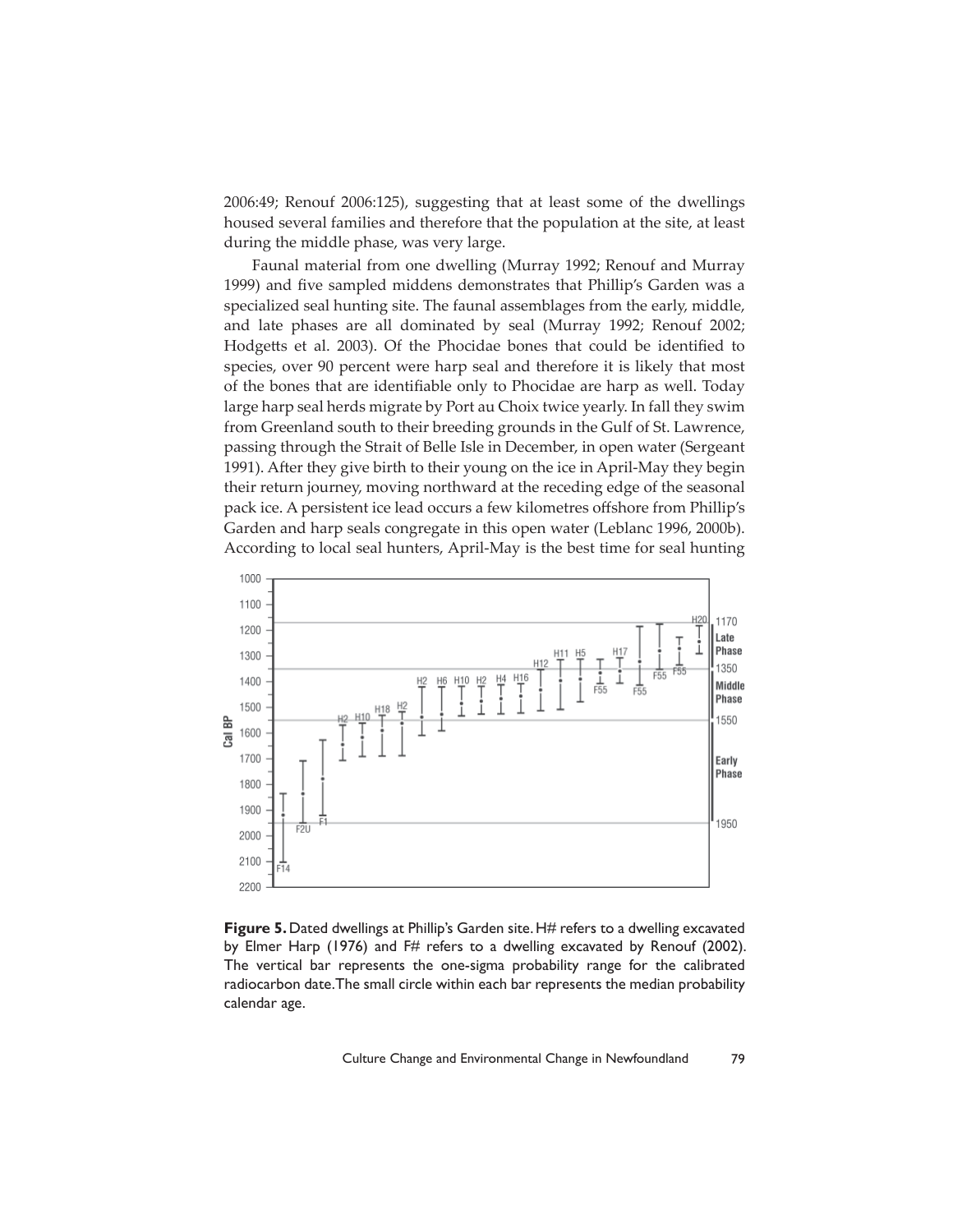because of this predictable offshore access (Leblanc 1996). By contrast, in December the seals may appear in any one of a number of areas: off the coast of Port au Choix, off the coast of the Quebec Lower North Shore, or in the middle of the Strait of Belle Isle. Although the archaeological bone assemblages indicate both a December (Hodgetts 2005a, 2005b) and an April-May seal hunt (Harp 1976; Murray 1992; Renouf 1993; Hodgetts et al. 2003), it is likely that the latter period was the more important focus of exploitation because of its predictability and the accessibility of the seals at the ice edge.

Not only were harp seals hunted from Phillip's Garden but their skins were processed for use in manufacturing clothing, boots, and other articles. This is demonstrated by specialized ground-slate skin processing tools that comprise 4.4 percent of the artifact collection (Renouf and Bell 2008). This is also demonstrated by disruptions across microfossil taxa from nearby Bass Pond that date to 2200–1400 cal BP, which we argue resulted from the practice of soaking sealskins to loosen the hair for depilation. Connected to this, we also argue that anomalous salinity values derived from chironomid taxa and dating to 2000–1400 cal BP are possibly the result of the subsequent step of sealskin tanning (Bell et al. 2005; Renouf and Bell in press).

The large scale of Phillip's Garden occupation suggests that this was a population aggregation site of the sort suggested by Mauss (1979) for the Inuit and characteristic of hunter-gatherer societies worldwide (Damas 1969a; Turnbull 1968; Lee 1972; Tonkinson 1978). While during most of the year hunter-gatherer populations are dispersed in small family groups, these family groups coalesce annually to engage in the social and ritual activities that reinforce and define their shared social identity. Population aggregation sites may occur where there are sufficient resources to support a large population (Tonkinson 1978) or where activities require coordinated group effort (Damas 1969b). Harp seal abundance and the labour-intensive tasks of meat butchering and skin processing would have provided both the means to support a large group and the necessity for coordinated effort. Binford's (2001:252) summary of the pattern of population dispersal and aggregation of Arctic societies shows that the size of periodic aggregations ranged from 64 to 350 persons with an average of 138 persons. It is likely that Phillip's Garden group size was at the larger end of that range.

The unique place of Phillip's Garden amongst Dorset sites in Newfoundland is undoubtedly connected to its rich resource base and its social function as a population aggregation site. However, it might also be connected to its proximity to Labrador, a short distance across the Strait of Belle Isle. Contact between Newfoundland and Labrador is apparent throughout all periods of Newfoundland and Labrador's prehistory,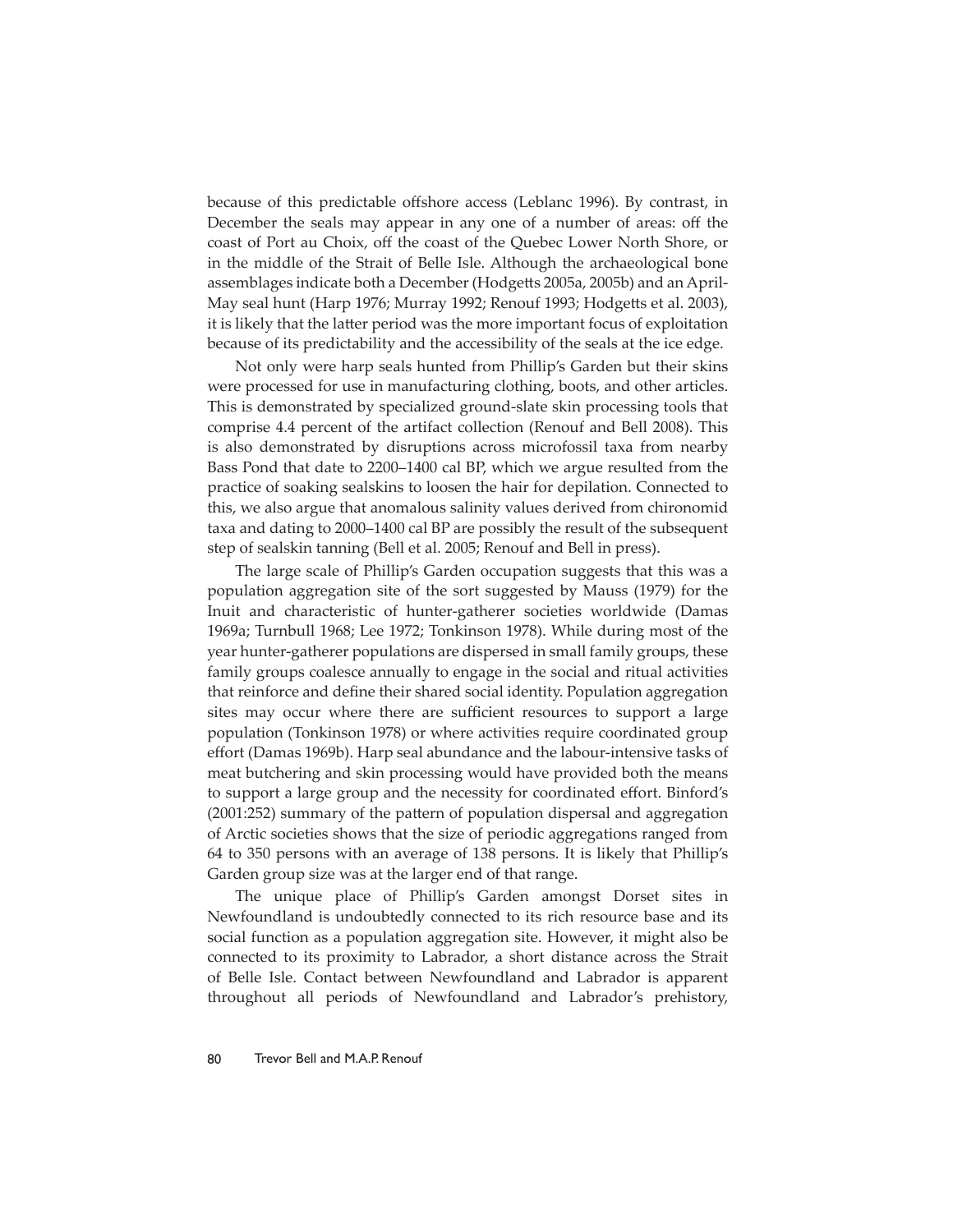evidenced through stylistic similarities in tool types on both sides of the Strait of Belle Isle and through the presence of west coast Newfoundland cherts on Labrador sites and Ramah chert from northern Labrador on Newfoundland sites (Nagle 1986; Loring 2002). From 2000 to 1200 cal BP, the period when Dorset and Recent Indian populations both occupied Newfoundland, small amounts of west coast cherts are seen in Recent Indian sites on the Quebec Lower North Shore (Pintal 1998) and in Dorset sites in central and northern Labrador (Nagle 1986). At the same time period, Ramah chert is found in small amounts on virtually all Dorset sites in Newfoundland and also on most Beaches Recent Indian sites (Carignan 1975, 1977; Reader 1998; Hull 2002). Given that Ramah Bay was exclusively occupied by Dorset groups at the time suggests that the lines of communication across the Strait of Belle Isle were open not just between Dorset groups but between Dorset and Recent Indian populations.

This lithic exchange, while important in itself, is undoubtedly proxy for the less tangible network of social ties that connected populations in Newfoundland and Labrador. These ties would have been important for many reasons, not least of which was to ensure that there were near and distant bonds of mutual obligation that could be called upon in times of need (Speilmann 1986; Weissner 1982; Halstead and O'Shea 1989; Kelly 1995). In this way, where changes in temperature, wind, and ice could destabilize the availability of resources (Tuck and Pastore 1985), hunting and gathering populations of these northern areas were able to implement a social safety net (Renouf 1999). We speculate that not only is Phillip's Garden an important seal hunting and social aggregation site, but that it functioned as a gateway between Newfoundland and Labrador, facilitating regular contact across the Strait of Belle Isle.

Despite its obvious importance and prosperity, Phillip's Garden was abandoned by 1180 cal BP. The reasons for this are unclear; however, its abandonment coincides with a period of local environmental change, specifically a rise in air and sea surface temperatures and the near absence of sea ice.

#### **Climate Change and Dorset Populations**

The record of air temperature more than 1,000 years ago for Phillip's Garden is inferred from fossil insect evidence preserved in the sediment that slowly accumulated in nearby Bass Pond. Chironomids, or non-biting midges, are common aquatic insects. Because their life cycle is relatively short (a year or so) and there are many different midge species, each with distinct ecological requirements, their assemblages in lake sediments can be good indicators of present and past ecological conditions (Walker 2001). The adult midge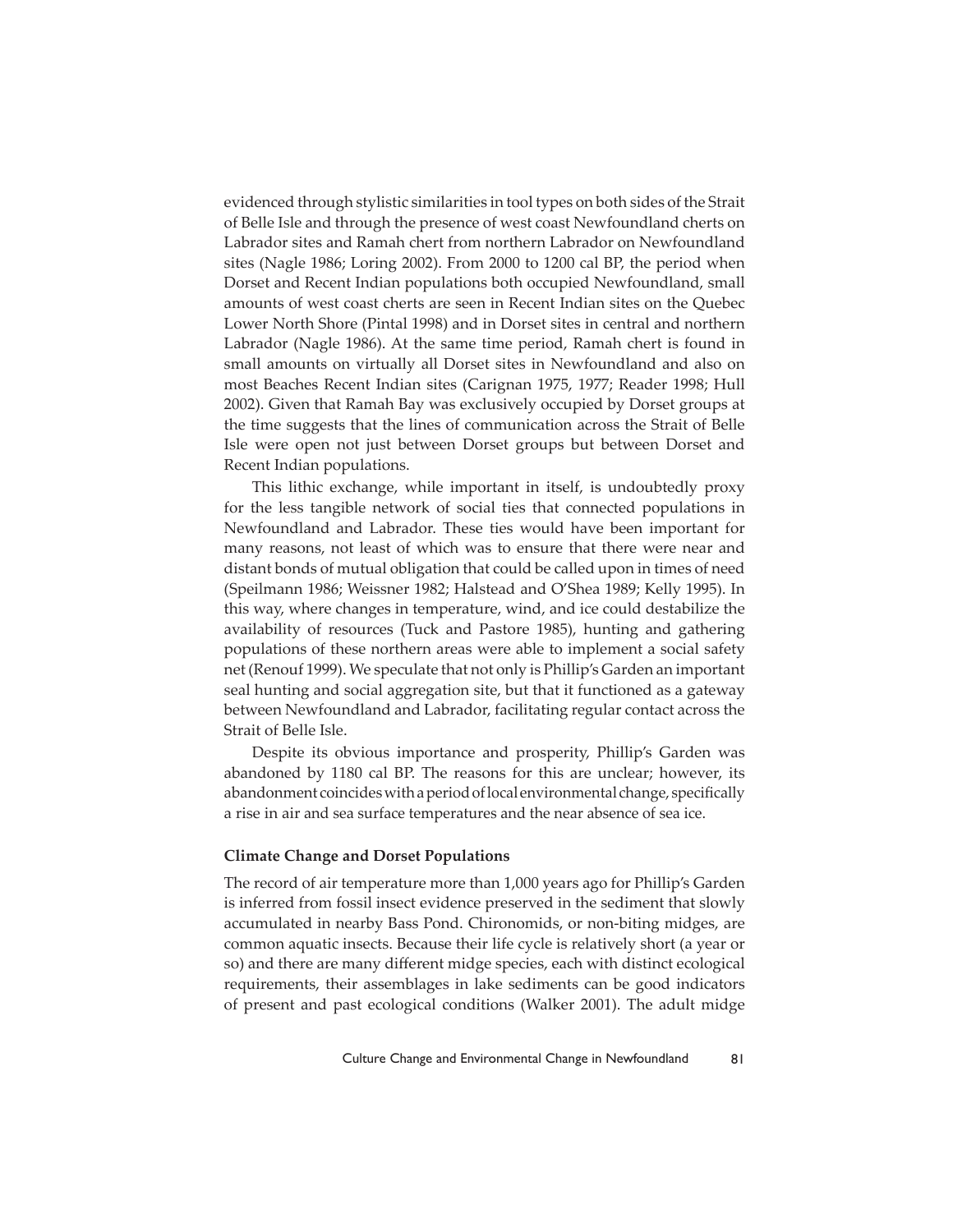deposit eggs in water which later hatch into larvae. As larvae they are one of the most abundant organisms living on the bottom of lakes and streams (Walker 1987). During various larval stages, a chitinous head capsule is shed. These head capsules are preserved in the accumulating lake sediment, producing the fossil record for palaeo-temperature reconstruction. On the basis of correlations between modern midge assemblages and various lake water conditions (e.g., temperature or chemistry), a statistical relationship can be established that allows past lake conditions to be quantitatively reconstructed on the basis of fossil midge assemblages (a transfer function; e.g., Walker et al. 1997).

Through application of their midge-temperature inference model for Bass Pond, Rosenberg et al. (2005) reconstructed a record of maximum summer surface water temperatures, which are typically four degrees Celsius higher than mean July air temperatures (Livingstone et al. 1999). Between 9000 and 5000 cal BP, inferred summer water temperatures were generally warm, varying between nineteen and twenty-three degrees Celsius. By 2200 cal BP, however, a slow cooling trend had resulted in minimum temperatures of sixteen degrees Celsius, or three to four degrees cooler than present (fig. 6a). A resurgence of temperate midge taxa heralded a relatively rapid warming



**Figure 6.** (a) Variations of summer lake water temperature from present for the last 2000 years based on chironomid remains in a sediment core from Bass Pond, Port au Choix. Chironomid data and temperature reconstructions are from Rosenberg (1998) and Rosenberg et al. (2005). (b)(c) Palaeo-sea surface conditions for Bay of Islands are derived by Levac (2003) from transfer functions using dinoflagellate cyst assemblages from a marine sediment core. The solid black line represents the best estimate, while the grey shaded area corresponds to the confidence interval. The vertical line through each curve indicates modern values. (c) The duration of sea-ice cover is the period of time for which at least 50 percent of the sea surface is covered by ice. Levac's (2003) radiocarbon chronology was calibrated to calendar years using Calib 4.4html (Stuiver and Reimer 1993).

82 Trevor Bell and M.A.P. Renouf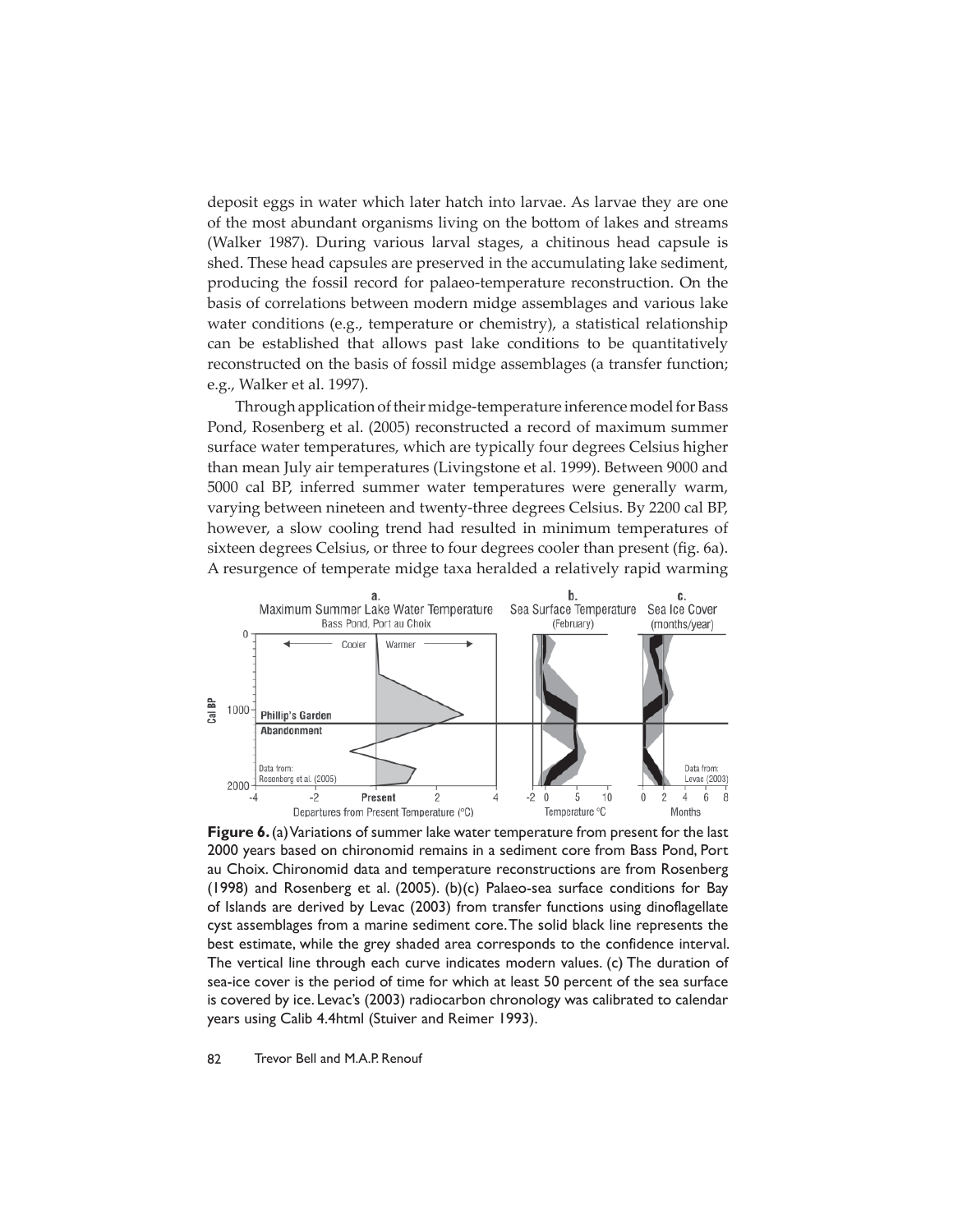trend, which, following a brief oscillation prior to 1500 cal BP, resulted in an increase of about four degrees Celsius in 400 years. The peak summer water temperature of twenty-two degrees Celsius was reached between 1100 and 1000 cal BP, after which there was steady decline to present temperature by 500 cal BP (Rosenberg et al. 2005).

Reconstructed marine climate conditions on the west coast of Newfoundland are inferred from century-scale, fossil dinoflagellate cyst assemblages preserved in Humber Arm, Bay of Islands, about two hundred kilometres south of Port au Choix (fig. 1). Dinoflagellates are single-celled organisms, many of which are photoautotrophs (i.e., primary producers employing photosynthesis) and are commonly referred to as phytoplankton (Dale and Dale 2002). They account for a substantial amount of the planktonic biomass, particularly in coastal and neritic (shelf) waters. Many dinoflagellate species produce a non-motile resting stage—a cyst—and it is the resistant walls of these cysts that accumulate in sediments, producing the fossil record.

The close statistical relationship between the distribution of dinoflagellate cysts and sea surface conditions in the North Atlantic (Rochon et al. 1999) provides the basis for the use of transfer functions for the reconstruction of century-scale changes in sea surface temperature and duration of sea ice cover in the Bay of Islands for the last 10,000 years (Levac 2003). Sea surface conditions were largely similar to those of the present day between 7000 and 5000 cal BP, but were periodically much higher than today's average between 5000 and 1000 cal BP. Winter (February) temperatures were up to five degrees Celsius higher, reaching a peak between 1500 and 1200 cal BP, while sea-ice cover was probably absent at 4200–3200 cal BP and 1500–1200 cal BP (fig.  $6b-c$ ).

In two faunal collections dating to 1420–1230 cal BP at Phillip's Garden, Hodgetts et al. (2003) show a shift away from the approximately 90–100 percent reliance on harp seal to a significant increase (approximately 20–30 percent) in the proportion of fish and birds, mirroring the decline in human population at around the same time. Palaeoclimatic data suggest that this same period was one of warmer seasonal temperatures and less severe sea ice conditions than present. How might these environmental changes have impacted Dorset Palaeoeskimo at Phillip's Garden? The pack ice might have been much lighter and present for a shorter duration thereby reducing the period of harp seal availability; the timing and distribution of the pack ice and associated harp seal herds might have been less predictable thus undermining an important aspect of the hunt; or the ice lead offshore of Phillip's Garden might have been larger and therefore the ice edge less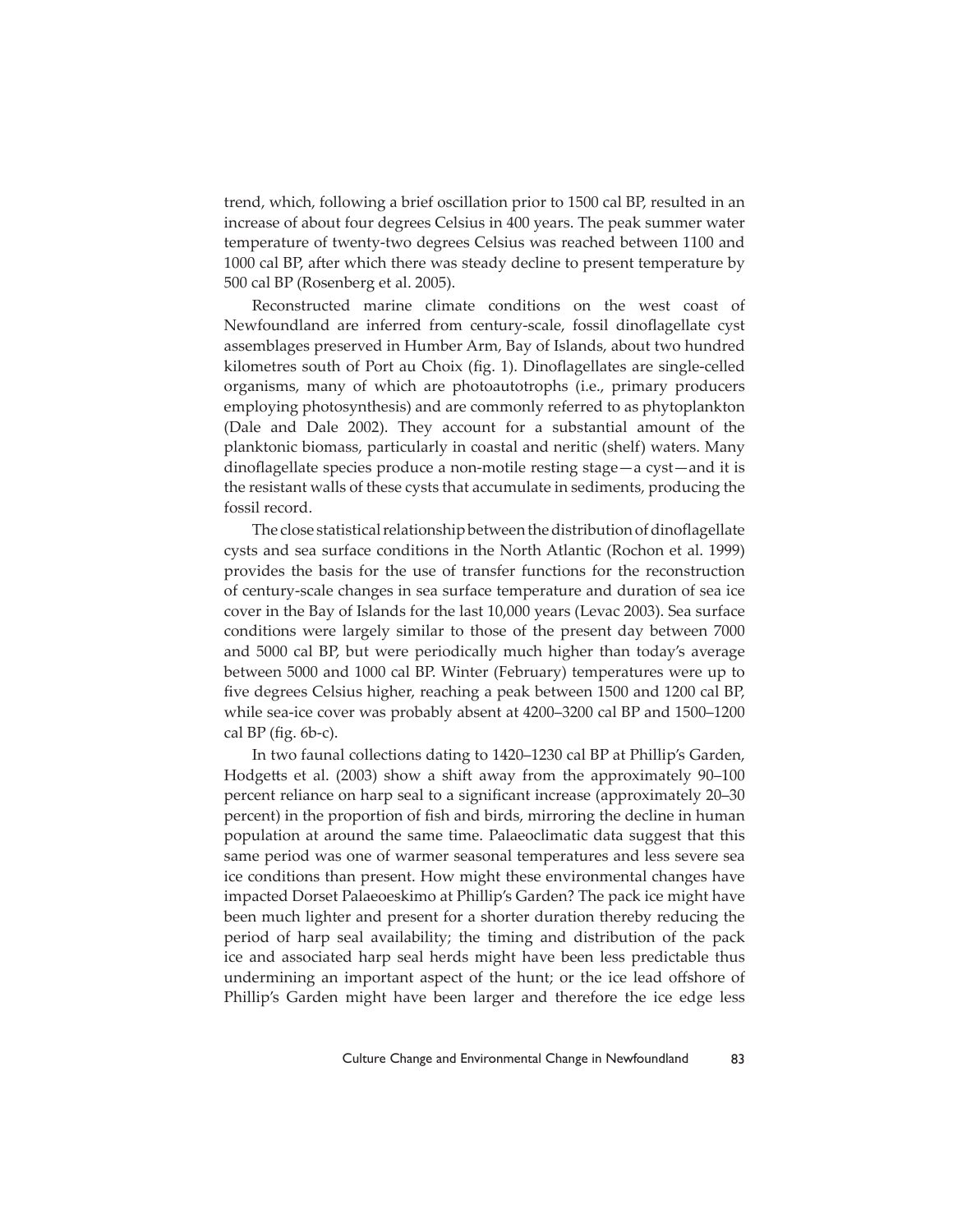accessible with small craft technology. We can only speculate. However, summer lake surface and winter sea surface temperatures appear to peak around the time of site abandonment, suggesting that continuously rising temperatures might have undermined the conditions of site use to the point where its large population was no longer supportable.

## **The Regional Scale**

Table 1 shows the Dorset entry into and abandonment of Newfoundland across five regions: the Northern Peninsula, the north coast (Notre Dame Bay and White Bay), the northeast coast (Bonavista Bay and Trinity Bay), the south coast (Placentia Bay to Cape Ray), and the southwest coast (Cape Ray to Bay of Islands). While the dates of entry are not the same, with the earliest dates coming from the Northern Peninsula as would be expected of an Arctic population arriving via Labrador, the dates of abandonment are synchronous across four of the five regions, occurring at 1170 cal BP, using the younger limit of the one-sigma probability age ranges for calibrated dates. We do not know if Dorset groups moved out of Newfoundland (Renouf 1999) or became extinct (Tuck and Pastore 1985) but this simultaneous disappearance of a series of local populations across a widespread area can be characterized as a population collapse. We suggest that this is related to two factors: a speculated Island-wide warming trend at 1500–1100 cal BP similar to that seen at Phillip's Garden and Bay of Islands, and the abandonment of Phillip's Garden.

| Table 1. Oldest and youngest ages (cal BP) for Dorset by region of Newfoundland |  |  |  |  |  |
|---------------------------------------------------------------------------------|--|--|--|--|--|
|---------------------------------------------------------------------------------|--|--|--|--|--|

| Region                | n     | Oldest date           |                        | Youngest date         |                        |
|-----------------------|-------|-----------------------|------------------------|-----------------------|------------------------|
|                       |       | median<br>probability | I-sigma<br>probability | median<br>probability | I-sigma<br>probability |
| Northern<br>Peninsula | $52*$ | 1920                  | 1950-1870              | 1180                  | $1260 - 1170$          |
| North coast           | 9     | 1700                  | 1820-1610              | 1130                  | $1260 - 1060$          |
| Northeast coast       | 9     | 1820                  | $1930 - 1710$          | 1200                  | 1290-1170              |
| South coast           | 7     | 1760                  | 1880-1690              | 1250                  | $1350 - 1170$          |
| Southwest coast       |       |                       |                        | 1210                  | $1300 - 1170$          |

\* Four radiocarbon dates from the Northern Peninsula are excluded. Three are excluded because they are anomalous: 2140 ± 100 (Beta-23976), 677 ± 45 (BGS-2321), 959 ± 45 (BGS-2254). One is excluded because of a large error range:  $1030 \pm 290$  (TO-9555). These dates are expressed in radiocarbon years BP.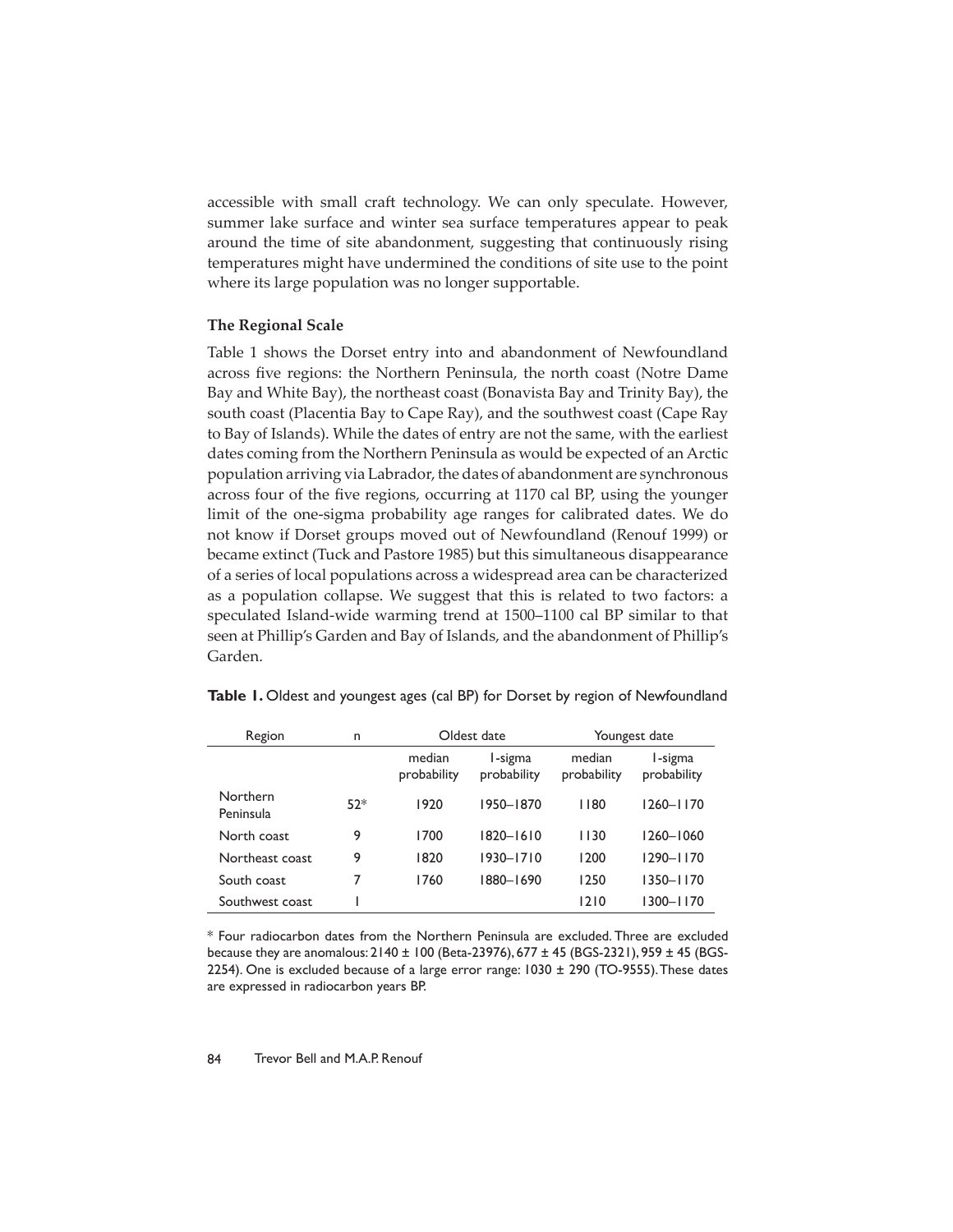It is possible that the records of elevated lake and sea surface temperatures at 1500–1100 cal BP for the west coast of Newfoundland are local in nature. For instance, the chironomid assemblages in Bass Pond may be responding to shifts in lake chemistry that are unrelated to climate (cf. Bell et al. 2005). However, as Levac (2003) argued for the Bay of Islands record, the presence of warm-adapted dinoflagellate species that today are not found north of the Gulf of Maine and southwest Scotian Shelf lends support to the reconstruction of much warmer than present sea surface temperatures. Unfortunately, high resolution marine records to test this warming trend in other parts of coastal Newfoundland are largely absent or poorly constrained for this period (e.g., Dinn 2003). Meanwhile, the absence of a similar warm interval in marine records from elsewhere in Atlantic Canada may principally be due to the low resolution in the uppermost part of sediment cores (e.g., de Vernal et al. 1993) or their offshore location (e.g., Scott et al. 1989). Location may be a factor because the probable cause of the warming interval was increased winter solar energy (Levac 2003), which would have diminished effect in more open waters where changes in ocean current strength and position would be the dominant influence on such short time scales (Fillon 1976; Levac and de Vernal 1997). Finally, Mayewski et al. (2004) identified the period 1200–1000 cal BP as one of rapid climate change of worldwide significance, which may be att ributable to increases in solar output and atmospheric carbon dioxide concentrations. They argue that climate since the end of the last glaciation has not been as stable as once generally thought, but rather it has been dynamic at scales significant to humans and ecosystems.

We therefore speculate that the warming conditions seen in the west coast records are a local example of a more general phenomenon that occurred throughout coastal Newfoundland. Such warming likely reduced sea ice cover extent and duration, thereby impacting the sea ice-dependent harp seal herds and, along with them, Dorset seal hunting populations. If these speculations are correct, Labrador social networks would have been crucial to the well-being of Dorset in Newfoundland. However, if these networks were disrupted by the abandonment of a key site at the gateway to Labrador as we suggest, then the entire Newfoundland-Labrador network of communications would be at risk. This would add to the stress of Newfoundland's already undermined Dorset populations and lead to their Island-wide collapse.

#### **Climate Change and Recent Indian Populations**

The same temperature changes that destabilized the Dorset settlement of Newfoundland would have affected the Recent Indian populations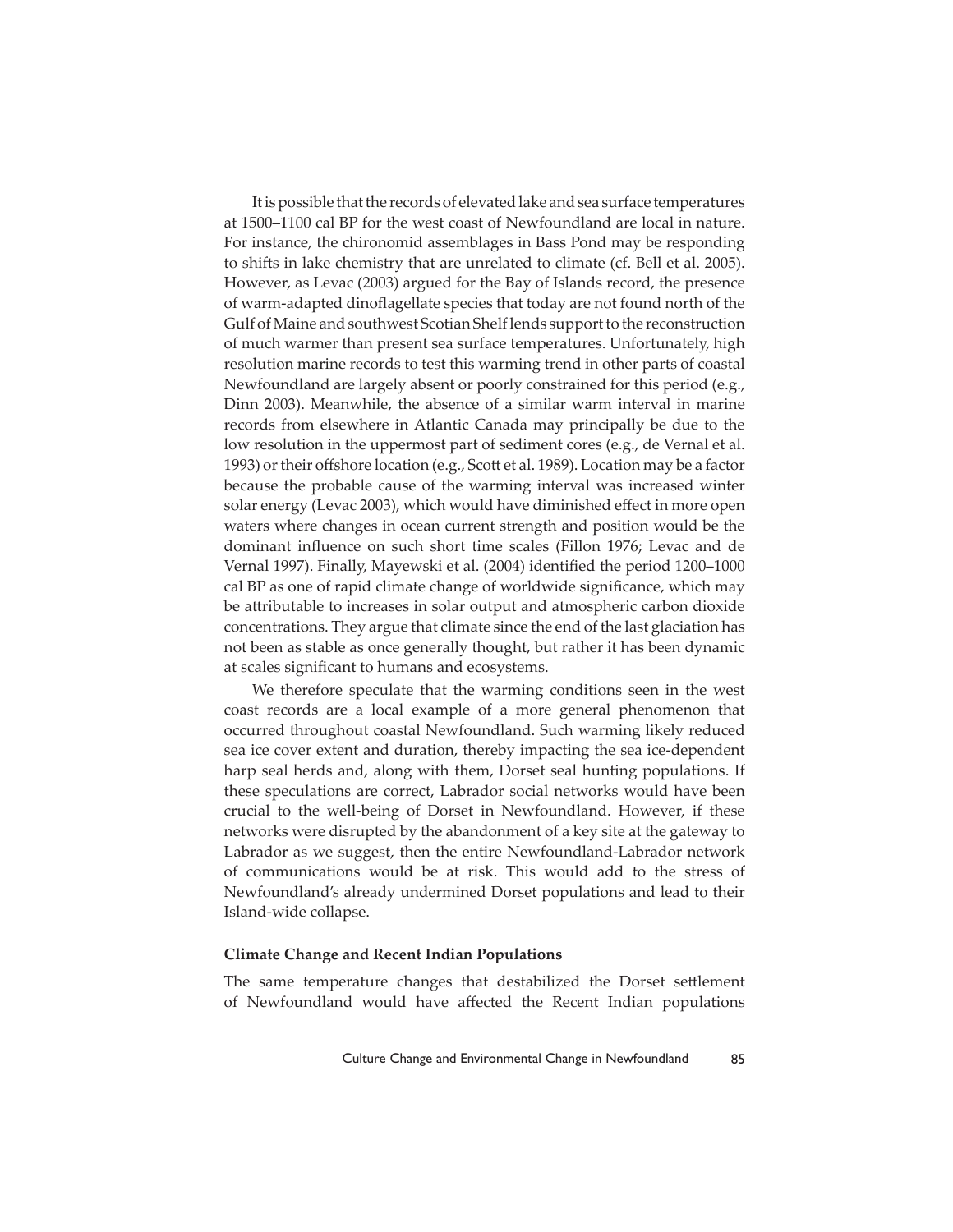differently, based on their generalized economic pattern noted above. We speculate that higher winter sea surface temperatures would have resulted in less winter sea ice, earlier spring seasons, and increased productivity of inner coastal and interior resources such as sea birds, fish, small game, plant foods, and timber. In other words, the same marine climate conditions that would have undermined the specialized sea mammal Dorset adaptation would have favoured the more generalized, marine-terrestrial adapted Recent Indians.

This enabled the Recent Indian population in Newfoundland to expand, from thirty-one Beaches sites (contemporaneous with Dorset) to forty-nine Little Passage sites (subsequent to Dorset) (fig. 3a-b). Figures are based on the 2004 Provincial Archaeology Office site database.

The relationship between Dorset and Recent Indian populations before and after this temperature increase is complex (Holly 2005; Erwin et al. 2005) and can be addressed by looking at the pattern of site locations at the regional scale. We analyzed the spatial distribution of Recent Indian sites in Notre Dame Bay, Bonavista Bay, and Burgeo (Renouf and Bell in press). We concluded that Beaches populations were held in check by the more numerous and more settled Dorset, but with Dorset abandonment of the landscape about 1170 cal BP, Little Passage populations could expand into previously occupied areas, mostly in the inner coastal zone. Unfortunately, the timing of the Little Passage expansion is poorly known, except in the northeast where available radiocarbon dates show that the expansion occurred not long after Dorset abandonment at 1170 cal BP (tables 1 and 2) We suggest that two independent processes made the inner bay areas more attractive to Little Passage groups: the absence of Dorset groups and warmer sea surface conditions.

| Region             | $n^*$ | Oldest date           |                        |
|--------------------|-------|-----------------------|------------------------|
|                    |       | median<br>probability | I-sigma<br>probability |
| Northern Peninsula | າ     | 940                   | 990-910                |
| North coast        | 2     | 860                   | 930-880                |
| Northeast coast    | 16    | 1050                  | 1090-960               |
| South coast        |       | 550                   | $560 - 510$            |
| Southwest coast    |       | 720                   | 760-660                |

**Table 2.** Oldest ages (cal BP) for Little Passage Recent Indian sites by region of Newfoundland

\* One radiocarbon date from the interior is excluded: 335 ± 100 CP (I-6562)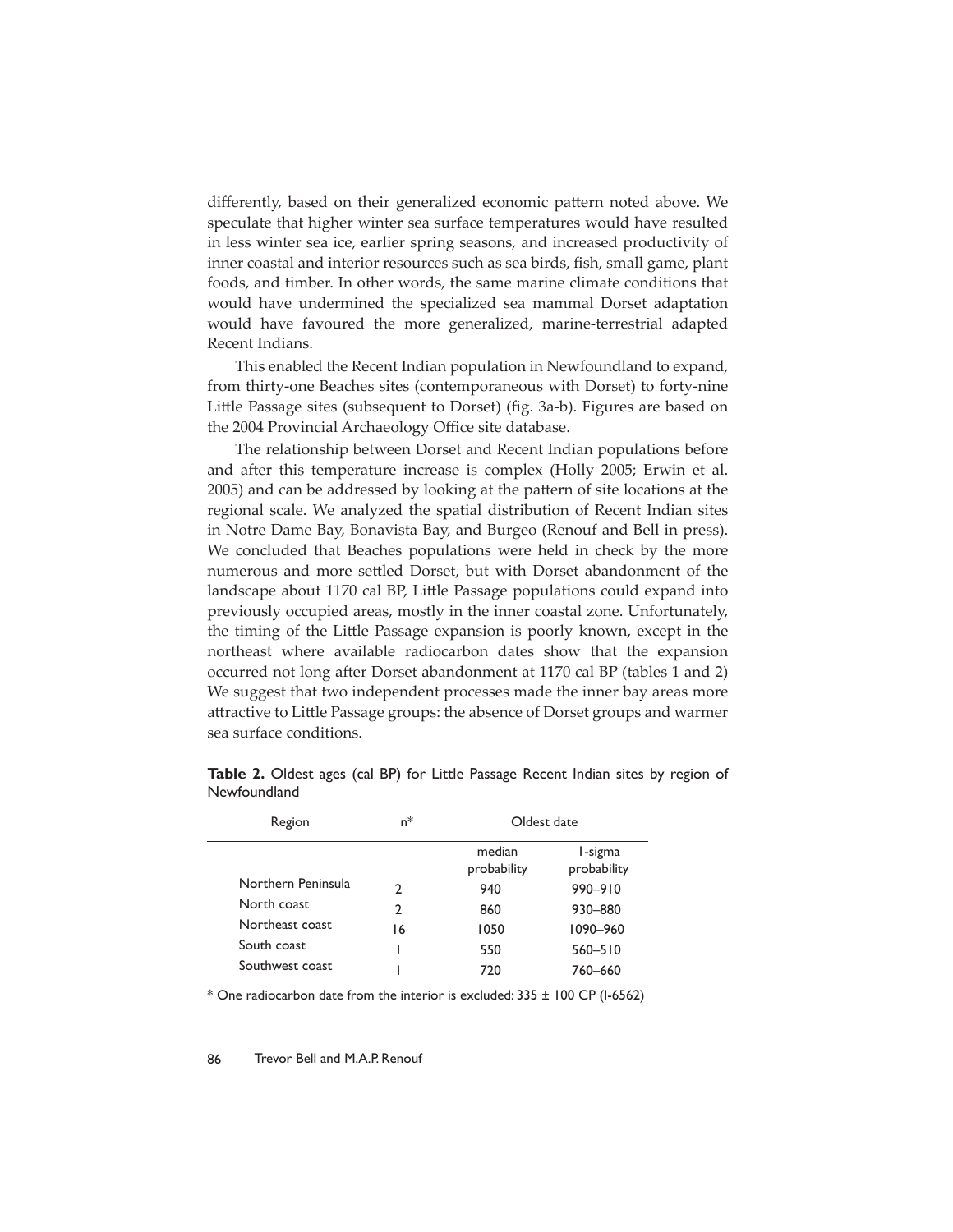## **Summary**

This article addresses how increased temperatures at Port au Choix between 1500 and 1100 cal BP are contemporary with, and likely linked to, the abandonment of the Dorset site of Phillip's Garden. We speculate that this increase was a regional rather than local phenomenon, and therefore would have affected all Dorset populations in Newfoundland. We suggest that these groups would have been additionally stressed by the collapse of Phillip's Garden, which was a key site situated between Newfoundland and Labrador, and thus its collapse disrupted the social networks that had linked the two areas. Further, we argue that the increase in temperature that undermined the Dorset populations was beneficial for Recent Indian populations who had a different, more generalized economy less tied to ice conditions and situated more in inner bay areas. Not only did their resource base improve, but with the Dorset gone, areas of the landscape opened up. While aspects of our study are speculative, our approach illustrates the multi-faceted nature of human responses to physical and social environmental change. In particular we illustrate how change in the circumstances of one site can have a domino effect throughout a large region, how environmental change can affect different cultures differently, and how changes in one culture can indirectly impact another.

#### **Acknowledgements**

This article is a contribution to the "Dark Nature" project, which in part examines how past societies reacted in the face of harmful environmental change (Leroy 2003). In particular, the article is based on a presentation made to an interdisciplinary meeting sponsored by the International Council for Science Dark Nature project on "Rapid Landscape Change and Human Response in the Arctic and Subarctic," held in Whitehorse, Yukon in June 2005. Thanks to David Liverman and Josh Lipovsky for organizing the session and inviting us to speak. Multi-year funding for our research has been provided by the Social Sciences and Humanities Research Council of Canada, the National Science and Engineering Research Council, the Canada Research Chairs Program, Parks Canada, and the J. R. Smallwood Foundation for Newfoundland and Labrador Studies. The Provincial Archaeology Office, Government of Newfoundland and Labrador, generously allowed us to use their detailed site database and site location maps. We would like to especially thank Steve Hull who provided us with base maps and responded to all requests for information. Thanks to three reviewers for their helpful comments.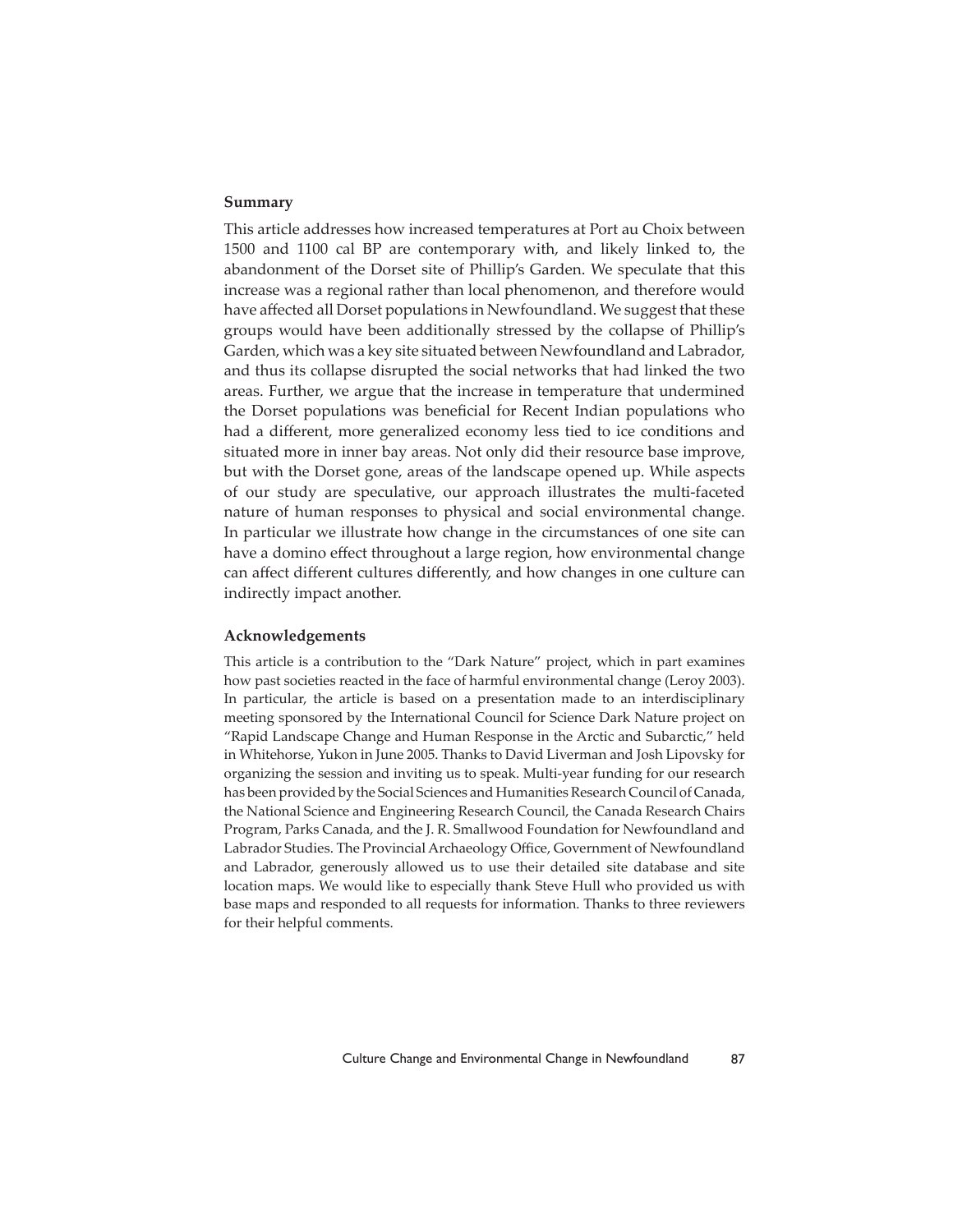## **Authors**

**Trevor Bell** is professor of geography and Coracle Fellow at Memorial University of Newfoundland.

**M.A.P. Renouf** is professor of anthropology and archaeology at Memorial University of Newfoundland and holds the Canada Research Chair in North Atlantic Archaeology.

#### **Notes**

- 1. cal BP = calibrated years before present. All dates reported in this article were calibrated using the Calib calibration computer program (Stuiver and Reimer 1993) and are represented by either their one-sigma probability range or their median probability age.
- 2. There is one older date of  $2140 \pm 100$  radiocarbon years BP (Beta-23976), but since this date is anomalously old by 170 radiocarbon years in the context of ninety Dorset dates in Newfoundland, we exclude it from the definition of the chronological range of Phillip's Garden.
- 3. All radiocarbon dates from Dorset and Recent Indian sites in Newfoundland were calibrated in 2004 and tables 1 and 2 are based on the results. Radiocarbon dates from Phillip's Garden were recalibrated in 2005 and are in current use. Revisions to the calibration datasets used by Calib between 2004 and 2005 have resulted in slight differences in the one-sigma probability age range limits: for example, the upper limit of the oldest calibrated date changed from 1950 to 1990 cal BP, while the lower range limit for the youngest one changed from 1170 to 1180 cal BP.

## **References Cited**

- Barry, R. G., Arundale, W. H., Andrews, J. T., Bradley, R. S., and Nichols, H. 1977. Environmental change and cultural change in the Eastern Canadian Arctic during the last 5000 Years. *Arctic and Alpine Research* 9(2): 193–210.
- Bell, T., Macpherson, J. B., and Renouf, M. A. P. 2005. Late prehistoric human impact on Bass Pond, Port au Choix. *Newfoundland and Labrador Studies* 20(1): 107–129.
- Binford, L. R. 2001. *Constructing frames of reference: An analytical method for archaeological theory building using hunter-gatherer and environmental datasets*. Berkeley: University of California Press.
- Carignan, P. 1975. *The Beaches: A multi-component habitation site in Bonavista Bay*. Archaeological Survey of Canada, Mercury Series 39. Ottawa: National Museums of Canada.
- Carignan, P. 1977. *Beothuck archaeology in Bonavista Bay*. Archaeological Survey of Canada, Mercury Series 69. Ottawa: National Museums of Canada.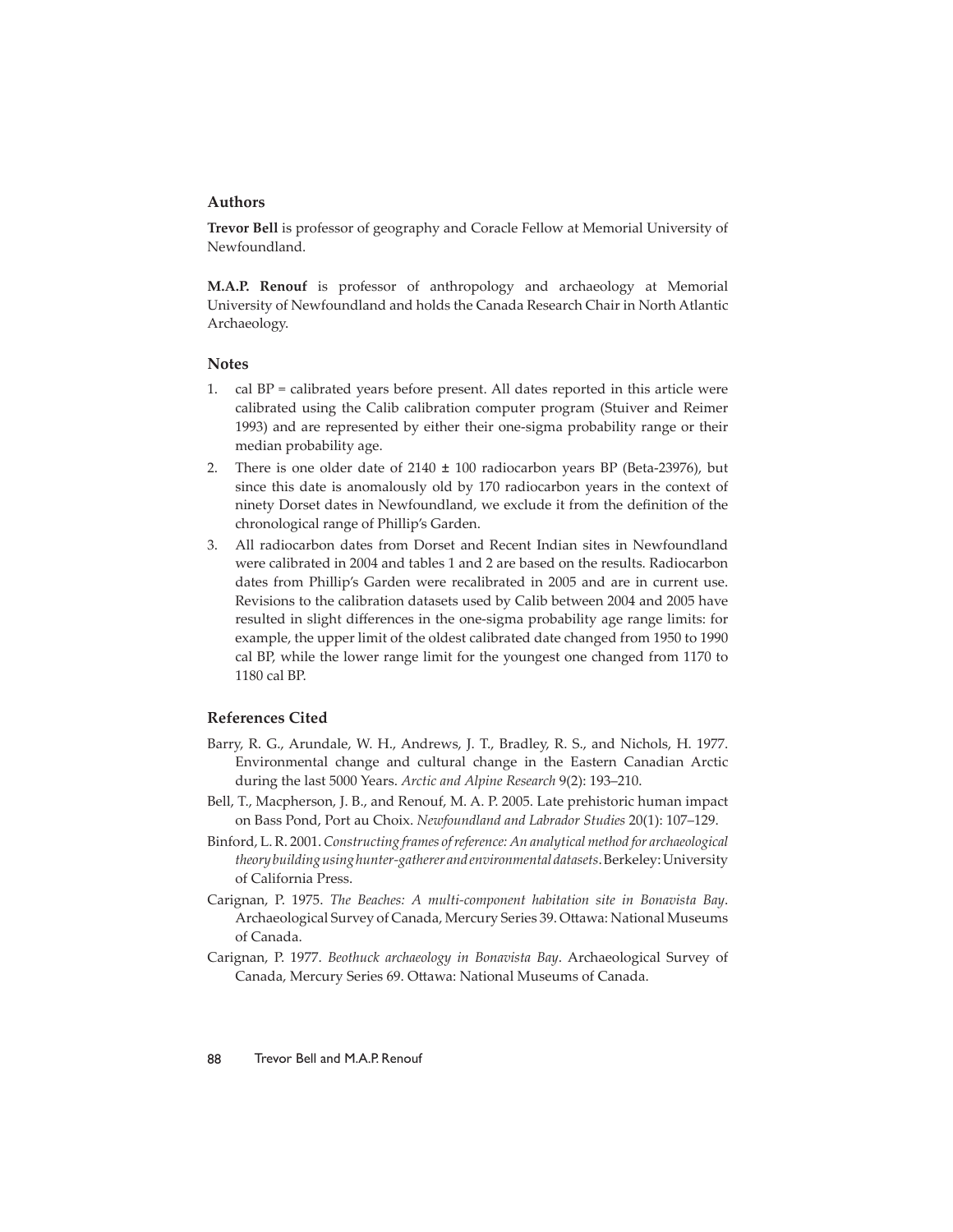- Cridland, J. 1998. Late Prehistoric Indian subsistence in northeastern Newfoundland: Faunal analysis of Little Passage complex assemblages from the Beaches and Inspector Island sites. Master's thesis, Department of Anthropology, Memorial University of Newfoundland. St. John's.
- Cogswell, A. 2006. House 18 and the Middle Phase occupation of Phillip's Garden (EeBi-1). Master's thesis, Department of Anthropology, Memorial University of Newfoundland. St. John's.
- Cumbaa, S. L. 1984. "Divers Furres and Deeres Flesh" Animal use by seventeenth century Beothuk population at Boyd's Cove, Notre Dame Bay. MS on file, Archaeology Unit, Memorial University of Newfoundland. St. John's.
- Dale, B. and Dale, A. L. 2002. Environmental applications of Dinoflagellate cysts and Acritarchs. In *Quaternary Environmental Micropalaeontology*, edited by S. K. Haslett, 207-240. New York: Oxford University Press.
- Damas, D. 1969a. Characteristics of Central Eskimo band structure. In *Contributions to anthropology: Band societies*, edited by D. Damas, 116–138. National Museum of Canada Bulletin 228. Ottawa.
- Damas, D. 1969b. Environment, history and Central Eskimo society. In *Contributions to anthropology: Ecological essays*, edited by D. Damas, 40–64. National Museum of Canada Bulletin 230. Ottawa.
- Dekin, A. A. 1972. Climate change and culture change: A correlative study from Eastern Arctic prehistory. *Polar Notes* 12:11–13.
- de Vernal, A., J. Guiot, and Turon, J.-L. 1993. Late and postglacial paleoenvironments of the Gulf of St. Lawrence: Marine and terrestrial palynological evidence. *Géographie physique et Quaternaire* 47:167–180.
- Dinn, L. B. 2003. A history of marine dinocyst succession in Trinity Bay, Newfoundland, during the last 10,000 years. BSc thesis, Department of Biology, Memorial University of Newfoundland. St. John's.
- Eastaugh, E. J. H. 2002. Intra-site variability at the Dorset site of Point Riche, Port au Choix. Master's thesis, Department of Anthropology, Memorial University of Newfoundland. St. John's.
- Erwin, J. C. 1995. An intra-site analysis of Phillip's Garden: A Middle Dorset Palaeo-Eskimo site at Port au Choix, Newfoundland. Master's thesis, Department of Anthropology, Memorial University of Newfoundland. St. John's.
- Erwin, J. C. 2001. A prehistoric soapstone quarry in Fleur de Lys, Newfoundland. PhD thesis, Department of Archaeology, University of Calgary. Calgary.
- Erwin, J. C., Holly, D. H., Hull, S. J., and Rast, T. L. 2005. Form and function of projectile points and the trajectory of Newfoundland prehistory. *Canadian Journal of Archaeology* 29(1): 46–67.
- Fillon, R. H. 1976. Hamilton Bank, Labrador Shelf: Postglacial sediment dynamics and paleo-oceanography. *Marine Geology* 20:7.
- Fitzhugh, W. W. and Lamb, H. F. 1985. Vegetation history and culture change in Labrador prehistory. *Arctic and Alpine Research* 17(4): 357–370.

Culture Change and Environmental Change in Newfoundland 89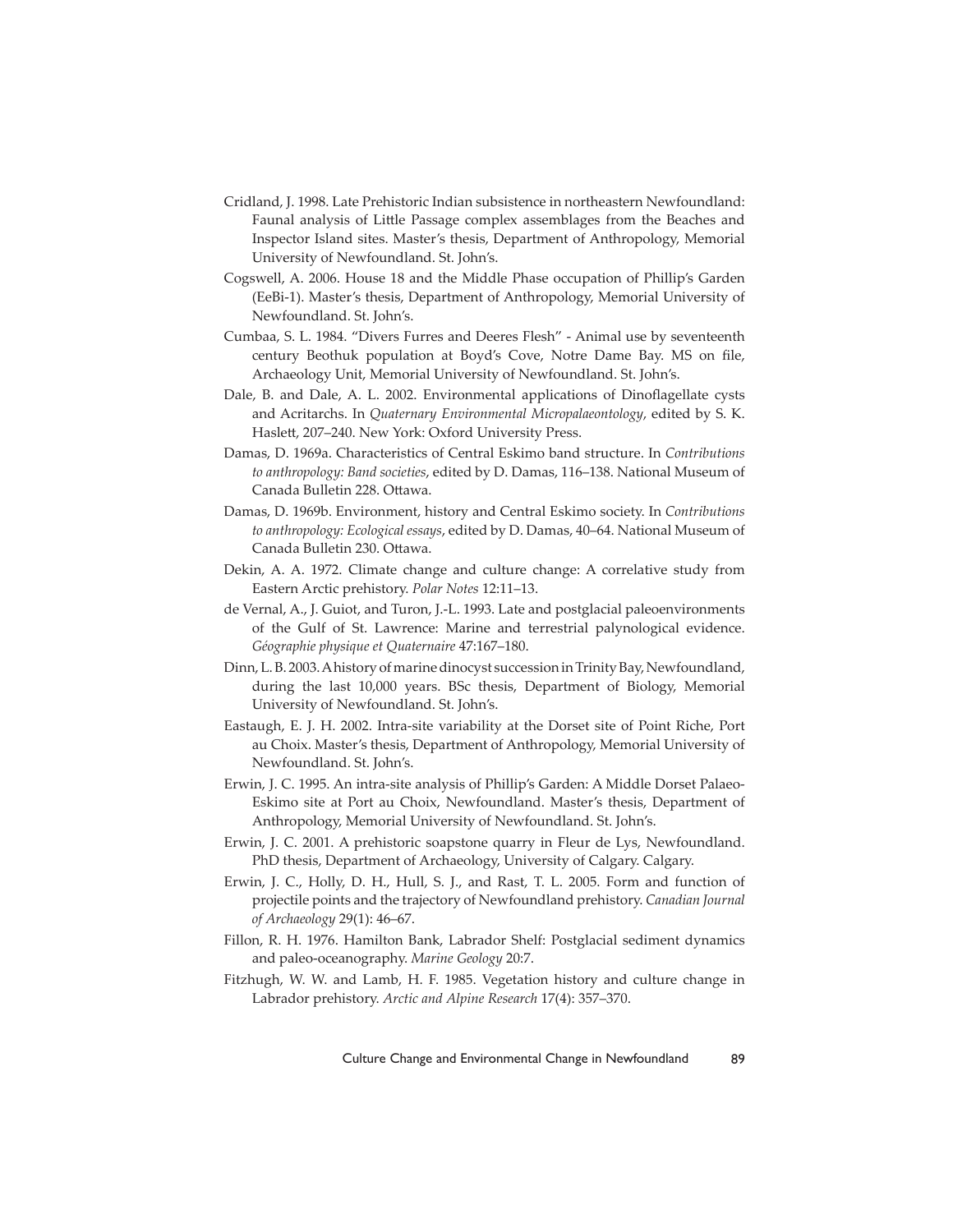- Fogt, L. M. 1998. The excavation and analysis of a Dorset Palaeoeskimo dwelling at Cape Ray. Master's thesis, Department of Anthropology, Memorial University of Newfoundland. St. John's.
- Halstead, P. and O'Shea, J., editors. 1989. *Bad year economics: Cultural responses to risk and uncertainty*. Cambridge: Cambridge University Press.
- Harp, E. 1964. The cultural affinities of the Newfoundland Dorset Eskimo. *National Museum of Canada Bulletin 200. Ottawa.*
- Harp, E. 1976. Dorset settlement patterns in Newfoundland and southeastern Hudson Bay. In *Eastern Arctic prehistory: Palaeoeskimo problems*, edited by M. S. Maxwell, 119–138. Washington: Memoir for the Society for American Archaeology.
- Hartery, L. 2001. The Cow Head complex. Master's thesis, Department of Anthropology, Univesity of Calgary. Calgary.
- Hodgetts, L. M. 2005a. Dorset Palaeoeskimo harp seal exploitation at Phillip's Garden (EeBi-1) northwestern Newfoundland. In *The exploitation and cultural importance of sea mammals*, edited by G. Monks, 62–76. Oxford: Oxbow Books.
- Hodgetts, L. M. 2005b. Using bone measurements to determine the season of harp seal hunting at Phillip's Garden. *Newfoundland and Labrador Studie*s 20(1): 91–106.
- Hodgetts, L. M., Renouf, M. A. P. Murray, M. S. Howse, L. and Balkwill, D. 2003. Changing diet breadth at the Dorset Palaeoeskimo site of Phillip's Garden, Newfoundland. *Arctic Anthropology* 40(1): 106–120.
- Holly, D. H. 1997. Revisiting marginality: Settlement patterns on the Island of Newfoundland. Master's thesis, Department of Anthropology, Brown University. Providence.
- Holly D. H. 2002. From space to place: An archaeology and historical geography of the Recent Indian period in Newfoundland. PhD dissertation, Department of Anthropology, Brown University. Providence.
- Holly, D. H. 2005. The place of "Others" in hunter-gatherer intensification. American *Anthropologist* 107(2): 207–220.
- Hull, S. 2002. Tanite uet Tshinauetamin? A trail to Labrador: Recent Indians and the North Cove site. Master's thesis, Department of Anthropology, Memorial University of Newfoundland. St. John's.
- Kelly, R. L. 1995. *The foraging spectrum: Diversity in hunter-gatherer lifeways*. Washington, DC: Smithsonian Institution Press.
- Leblanc, S. 1996. A place with a view: Groswater subsistence-settlement patterns in the Gulf of St. Lawrence. Masters thesis, Department of Anthropology, Memorial University of Newfoundland. St. John's.
- Leblanc, S. 2000a. Middle Dorset (1900–1000 BP) regional variability on the Island of Newfoundland and in Saint-Pierre et Miquelon. In *Identities and cultural contacts in the Arctic*, edited by M. Appelt, J. Berglund, and H-C Gullov, 97–105. Copenhagen: Dansk Polar Center.
- Leblanc, S. 2000b. Groswater technological organization: A decision-making approach. *Arctic Anthropology* 37(2): 23–37.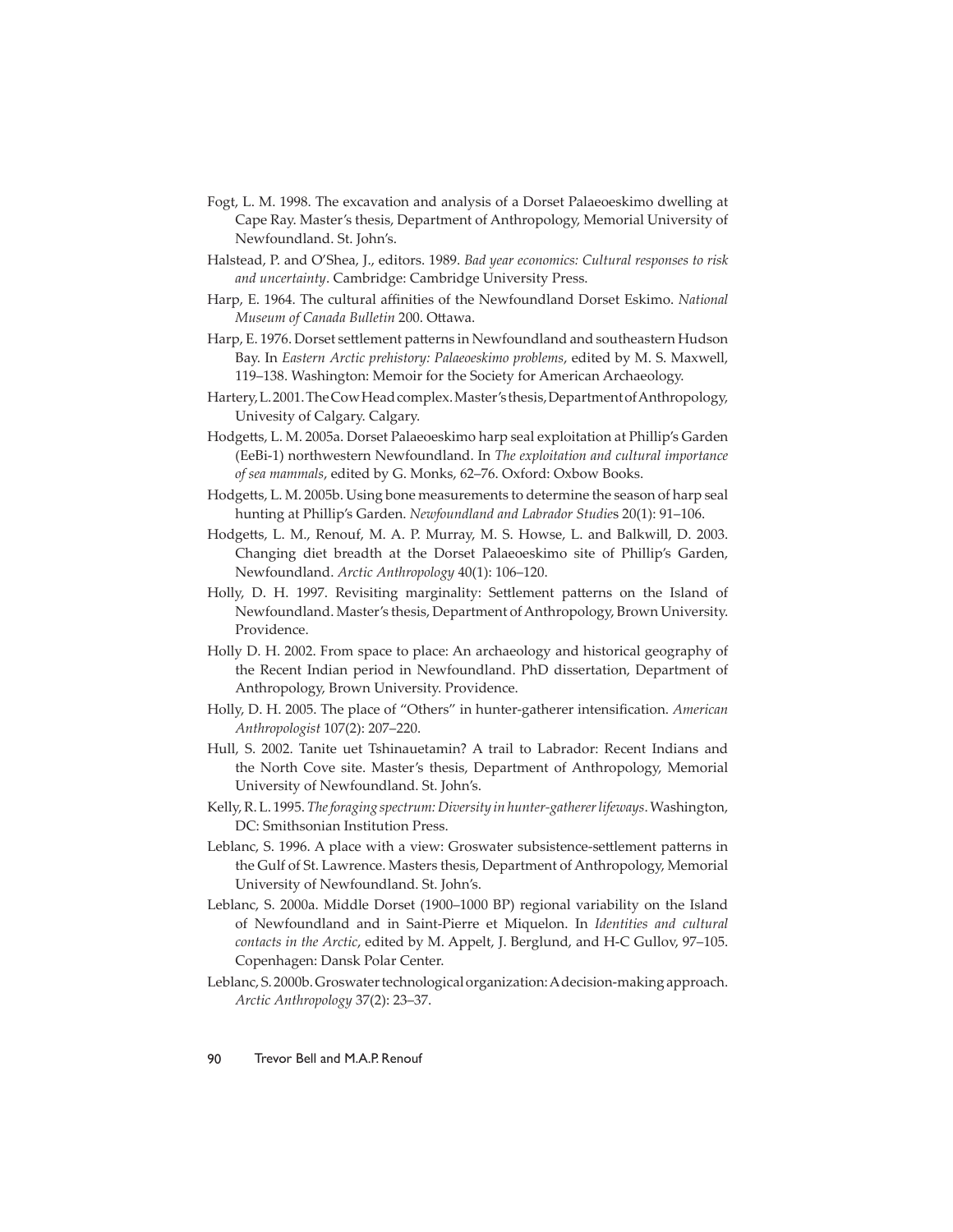- Leblanc, S. 2003. A Middle Dorset dwelling in Trinity Bay. *Études/Inuit/Studies* 27(1-2): 493–513.
- Lee, R. J. 1972. Intensification of social life among the !Kung Bushmen. In *Population Growth*, edited by B. Spooner, 343–350. Cambridge, Mass: The MIT Press.
- Leroy, S. 2003. "Dark nature" Rapid natural changes, catastrophes, and human responses. *Episodes* 26(4): 326.
- Levac, E. 2003. Palynological records from Bay of Islands, Newfoundland: Direct correlation of Holocene palaeoceanographic and climate changes. *Palynology* 27:135–154.
- Levac, E., and de Vernal, A. 1997. Postglacial changes of terrestrial and marine environments along the Labrador Coast: Palynological evidences from Cores 91-045-005 and 91-045-006, Cartwright Saddle. *Canadian Journal of Earth Sciences*  34:1358–1365.
- Linnamae, U. 1975. *Dorset culture: A comparative study in Newfoundland and the Arctic*. St. John's: Technical Papers of the Newfoundland Museum 1.
- Livingstone, D. M., Lotter, A. F. and Walker, I. R. 1999. The decrease in summer surface water temperature with altitude in Swiss Alpine Lakes: A comparison with air temperature lapse rates. *Arctic, Antarctic and Alpine Research* 31:341–352.
- Loring, S. 2002. "And they took the stones from Ramah": Lithic raw material sourcing and Eastern Arctic archaeology. In *Honouring our elders: A history of Eastern Arctic archaeology*, edited by W. W. Fitzhugh, S. Loring and D. Odess, 163–186. Contributions to Circumpolar Anthropology, 2. National Museum of Natural History, Smithsonian Institution. Washington, DC.
- Mauss M. 1979. *Seasonal variation of the Eskimo: A study in social morphology*. In collaboration with H. Beuchat, translated, with a foreword, by J. J. Fox. London: Routledge and Kegan Paul Ltd.
- Mayewski, P. A., Rohling, E. E., Stager, J. C., Karlén, W., Maasch, K. A., Meeker, L. D., Meyerson, E. A., Gasse, F., van Kreveld, S., Holmgren, K., Lee-Thorp, J., Rosqvist, G., Rack, F., Staubwasser, M., Schneider, R. R., and Steig, E. J. 2004. Holocene climate variability. *Quaternary Research*, 62:243–255.
- McGhee, R. J. 1972. Climate change and the development of Canadian Arctic cultural traditions. In *Climate change in Arctic areas during the last ten thousand years*, edited by Y. Vasari, H. Hyvarinen, and S. Hicks, 39–60. Acta Universitatis Ouluensis, Series 3, Geol 1.
- Mudie, P. J., Rochon, A., and Levac, E. 2005. Decadal-scale sea ice changes in the Canadian Arctic and their impacts on humans during the past 4000 years. *Environmental Archaeology* 10(2): 113–126.
- Murray, M. S. 1992. Beyond the laundry list: The analysis of faunal remains from a Dorset dwelling at Phillip's Garden (EeBi 1), Port au Choix, Newfoundland. Master's thesis, Department of Anthropology, Memorial University of Newfoundland. St. John's.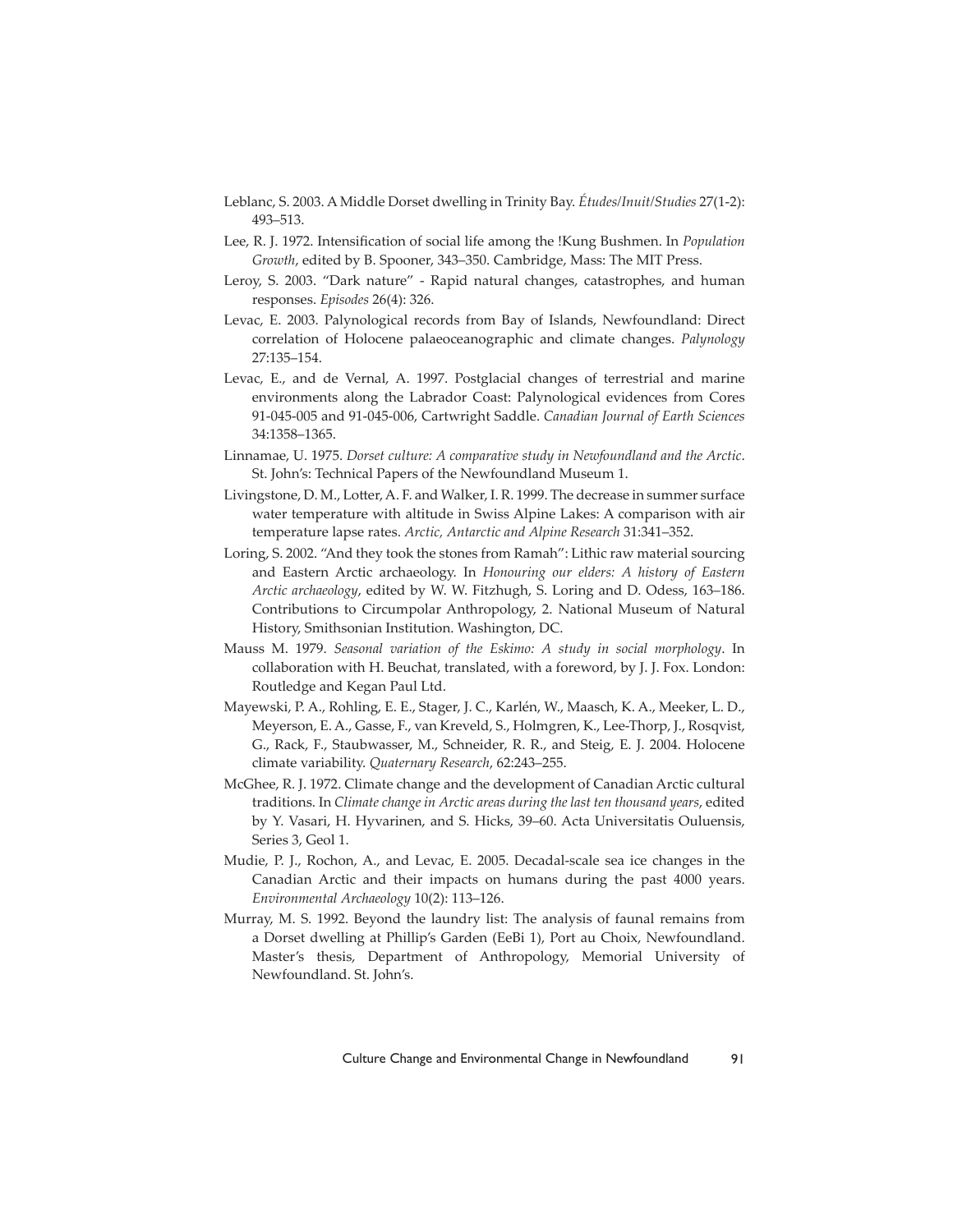- Nagle, C. L. 1986. Flaked stone procurement and distribution in Dorset culture sites along the Labrador Coast. In Palaeo-Eskimo cultures in Newfoundland, Labrador and Ungava. *Reports in Archaeology* 1:95–110.
- Pastore, R.T. 1986. The spatial distribution of late Palaeo-Eskimo sites on the Island of Newfoundland. In Palaeo-Eskimo cultures in Newfoundland, Labrador and Ungava. *Reports in Archaeology* 1:125–134.
- Penney, G. 1985. The prehistory of the southwest coast of Newfoundland. Masters thesis, Department of Anthropology, Memorial University of Newfoundland. St. John's.
- Penney, M. E. and Renouf, M. A. P. 2006. Report of the 2005 field season at Conche. Report for the Provincial Archaeology Office, Department of Tourism, Culture and Recreation, Government of Newfoundland and Labrador. St. John's.
- Pintal, J.-Y. 1998. Aux Frontières de la Mer: La Préhistoire de Blanc-Sablon. Blanc Sablon, Quebéc: Collection Patrimoines Dossiers.
- Rast, T. L. 1999. Investigating Palaeo-Eskimo and Indian settlement patterns along a submerging coast at Burgeo, Newfoundland. Master's thesis, Department of Anthropology, Memorial University of Newfoundland. St. John's.
- Rast, T. L., Renouf, M. A. P. and Bell, T. 2004. Patterns in precontact site location on the southwest coast of Newfoundland. *Northeast Anthropology* 26:41–55.
- Reader, D. 1998. Early Recent Indian interior occupation at Deer Lake Beach. *Northeast Anthropology* 55:47–70.
- Renouf, M. A. P. 1993. Palaeoeskimo seal hunters at Port au Choix, northwestern Newfoundland. *Newfoundland Studies* 9(2): 185–212.
- Renouf, M. A. P. 1999. Prehistory of Newfoundland hunter-gatherers: Extinctions or adaptations? *World Archaeology* 30(3): 403–420.
- Renouf, M. A. P. 2002. *Archaeology at Port au Choix: 1990–1992 excavations*. Occasional Papers in Northeastern Archaeology 12. St. John's: Copetown Press.
- Renouf, M. A. P. 2003. Hunter-gatherer interactions: Mutualism and resource partitioning on the Island of Newfoundland. *Before Farming* 2003/1 (4): 1–16.
- Renouf, M. A. P. 2006. Re-investigating a middle phase Dorset dwelling at Phillip's Garden, Port au Choix, Newfoundland. In *Dynamics of northern societies*, edited by B. Gronnow and J. Arenborg, 119–128. Copenhagen: Publications of the National Museum of Denmark.
- Renouf, M. A. P. and Murray, M. S. 1999. Two winter dwellings at Phillip's Garden, a Dorset site in northwestern Newfoundland. *Arctic Anthropology* 36(1-2): 118–132.
- Renouf, M. A. P. and Bell, T. 2003. Report of the 2002 archaeological survey on the northern Peninsula, Newfoundland. Report for the Provincial Archaeology Office, Department of Tourism, Culture and Recreation, Government of Newfoundland and Labrador. St. John's.
- Renouf, M. A. P. and Bell, T. In press. Dorset Palaeoeskimo skin processing at Phillip's Garden, Port au Choix, Northwestern Newfoundland. *Arctic* 60.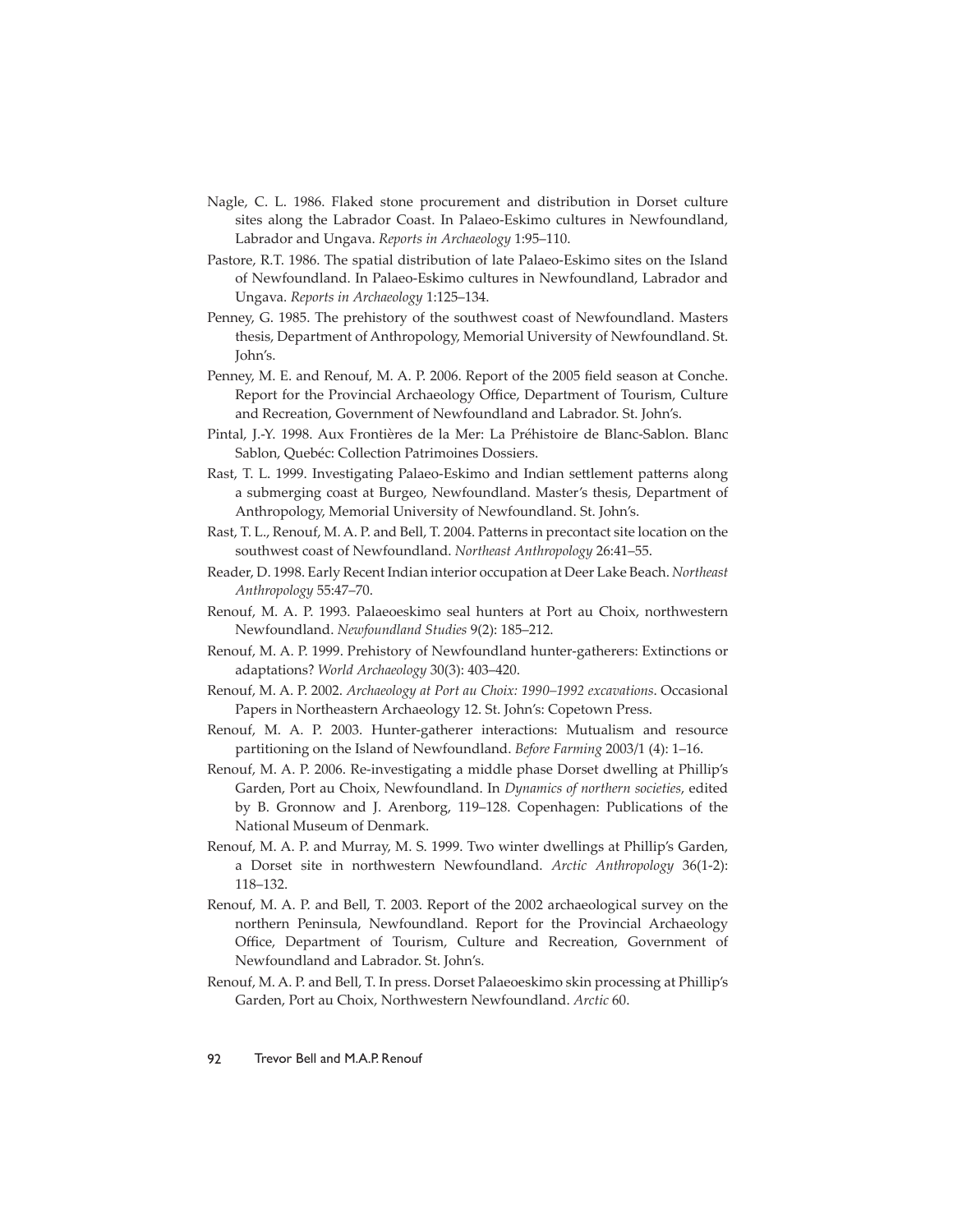- Renouf, M. A. P. and Bell, T. In press. Population contraction and expansion in Newfoundland, 1200–1000 cal BP. In *The northern world AD 1100–1350*, edited by H. Maschner. Utah: University of Utah Press.
- Renouf, M. A. P., T. Bell and M. A. Teal. 2000. Making contact: Recent Indians and Palaeoeskimos on the Island of Newfoundland. In *Identities and cultural contacts in the Arctic*, edited by M. Appelt, J. Berglund, and H-C Gullov, 106–119. Copenhagen: Dansk Polar Center.
- Robbins, D. T. 1985. Stock Cove, Trinity Bay: The Dorset Eskimo occupation of Newfoundland from a southeastern perspective. Master's thesis, Department of Anthropology, Memorial University of Newfoundland. St. John's.
- Rochon, A., de Vernal, A., Turon, J. L., Matthiessen, J., and Head, M. J. 1999. Distribution of recent Dinoflagellate cysts in surface sediments from the North Atlantic Ocean and adjacent seas in relation to sea surface parameters. American Association of Stratigraphic Palynologists, Contribution Series 35.
- Rosenberg, S. M., Walker, I. R., and Macpherson, J. B. 2005. Environmental changes at Port au Choix as reconstructed from fossil midges. *Newfoundland and Labrador Studies* 20(1): 57–73.
- Rowley-Conwy, P. R. 1990. Settlement patterns of the Beothuk Indians of Newfoundland: A view from away. *Canadian Journal of Archaeology* 14:13–32.
- Schwarz, F. A. 1994. Paleo-eskimo and Recent Indian subsistence and settlement patterns on the Island of Newfoundland. *Northeastern Anthropology* 47:55-70.
- Scott, D. B., Baki, V., and Younger, C. D. 1989. Late Pleistocene–Holocene paleoceanographic changes on the Eastern Canadian margin: Stable isotopic evidence. *Palaeogeography, Palaeoclimatology, Palaeoecology* 74:279–295.
- Sergeant, D. 1991. *Harp seals, man and ice*. Canadian Special Publications of Fisheries and Aquatic Sciences 114. Ottawa: Department of Fisheries and Oceans.
- Speilmann, K. A. 1986. Interdependence among egalitarian societies. *Journal of Anthropological Archaeology* 5:279–312.
- Stuiver, M., and Reimer, P. J. 1993. Extended 14C database and revised CALIB Radiocarbon Calibration Program. *Radiocarbon* 35:215–230.
- Teal, M. A. 2001. An archaeological investigation of the Gould Site (EeBi-42) in Port au Choix, Northwestern Newfoundland: New insight into the Recent Indian Cow Head complex. Master's thesis, Department of Anthropology, Memorial University of Newfoundland. St. John's.
- Tonkinson, R. 1978. *The Mardudjara Aborigines: Living the dream in Australia's desert*. New York: Holt, Rinehart and Winston.
- Tuck, J. A. and Pastore, R. T. 1985. A nice place to visit...but: Prehistoric extinctions on the Island of Newfoundland. *Canadian Journal of Archaeology* 9(1): 69–80.
- Turnbull, C. 1968. The importance of flux in two hunting societies. In *Man the hunter*, edited by R. B. Lee and I. Devore, 132–137. Chicago: Aldine Publishing.
- Walker, I. R. 1987. Chironomidae (Diptera) in Palaeoecology*. Quaternary Science Reviews* 6:29–40.